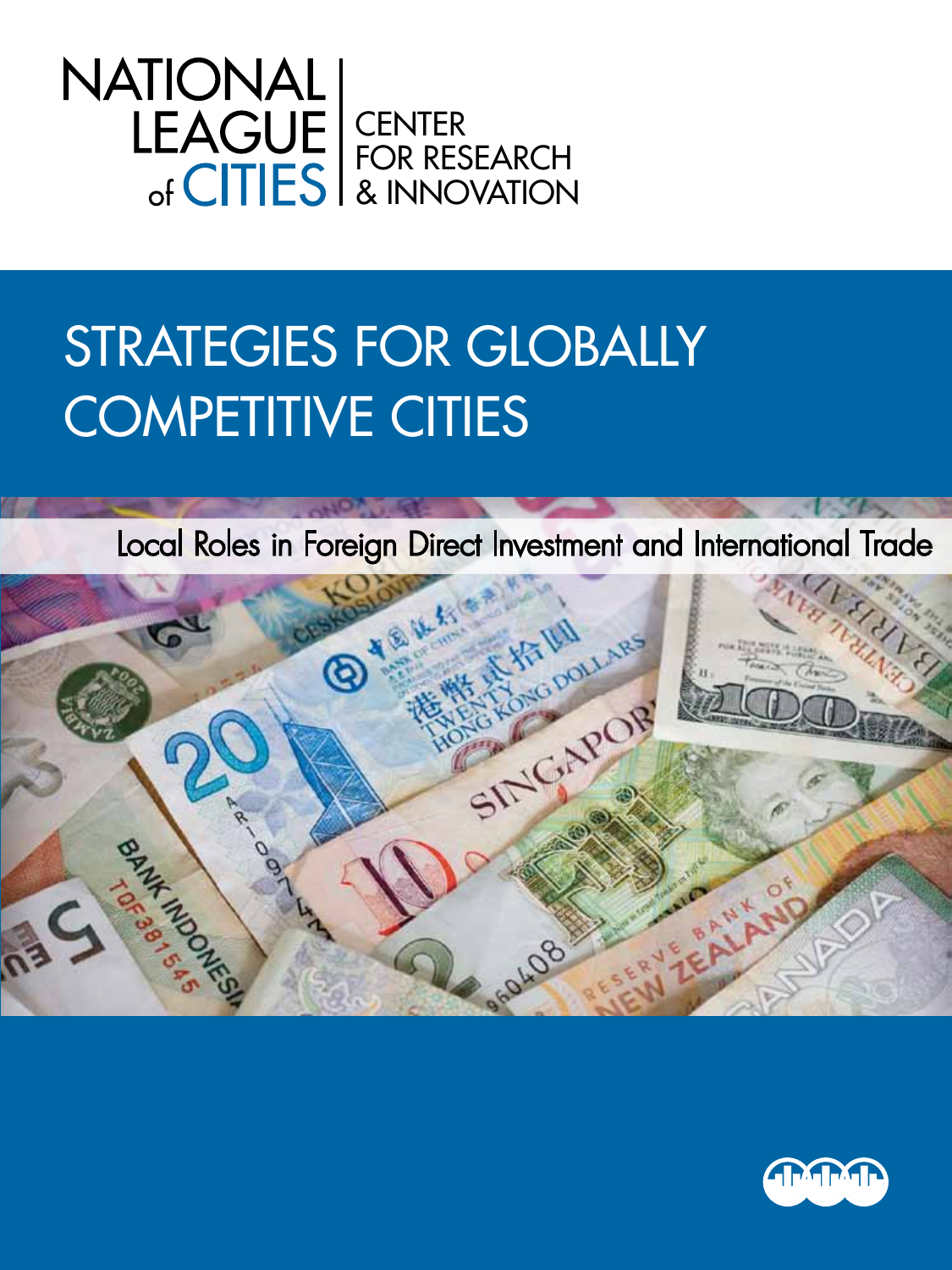Copyright 2011 | National League of Cities, Washington, D.C. 20004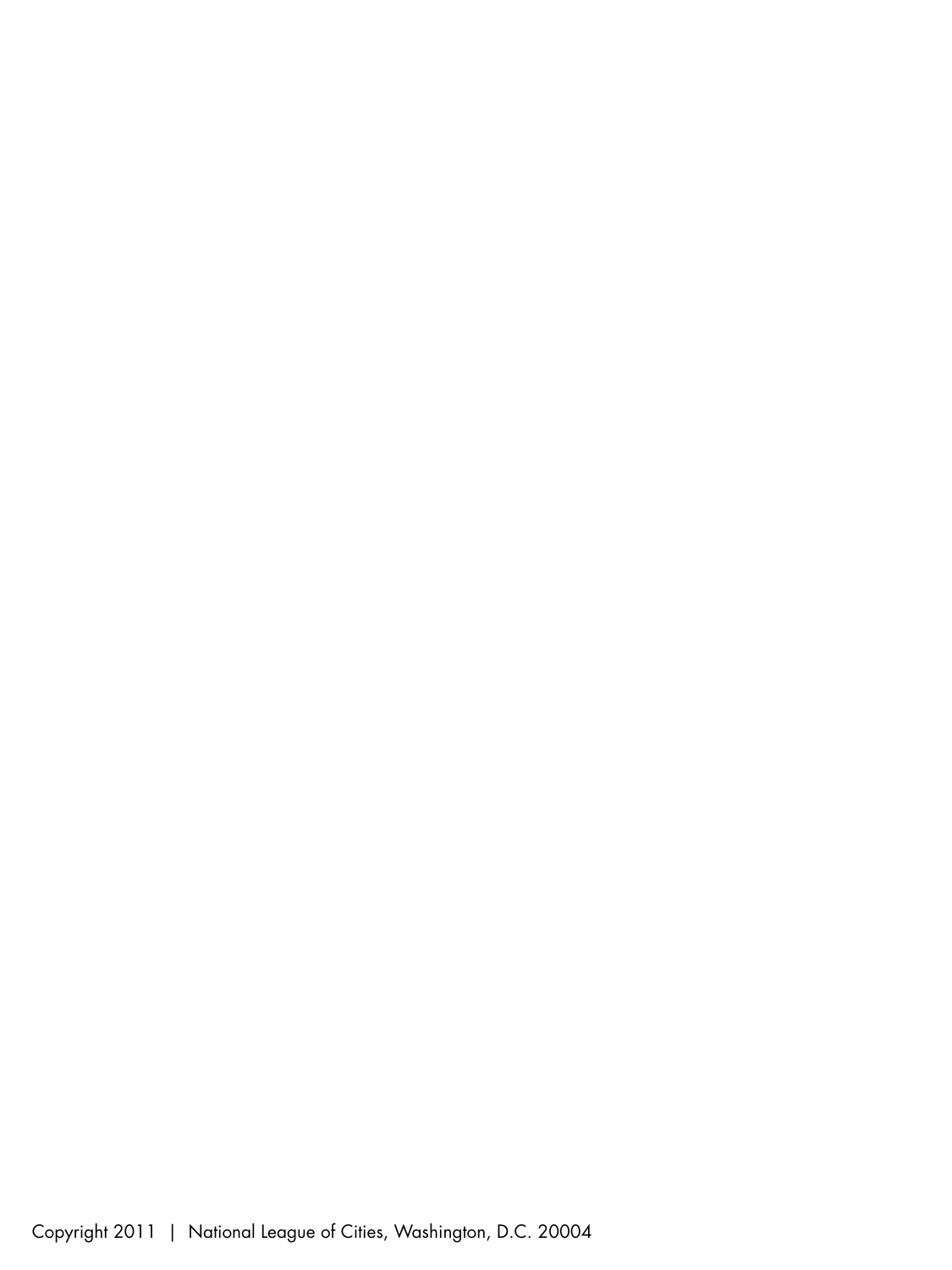

# Strategies for Globally Competitive Cities

Local Roles in Foreign Direct Investment and International Trade

**Christiana K. McFarland** Program Manager, Finance and Economic Development National League of Cities

**J. Katie McConnell** Senior Associate, Finance and Economic Development National League of Cities

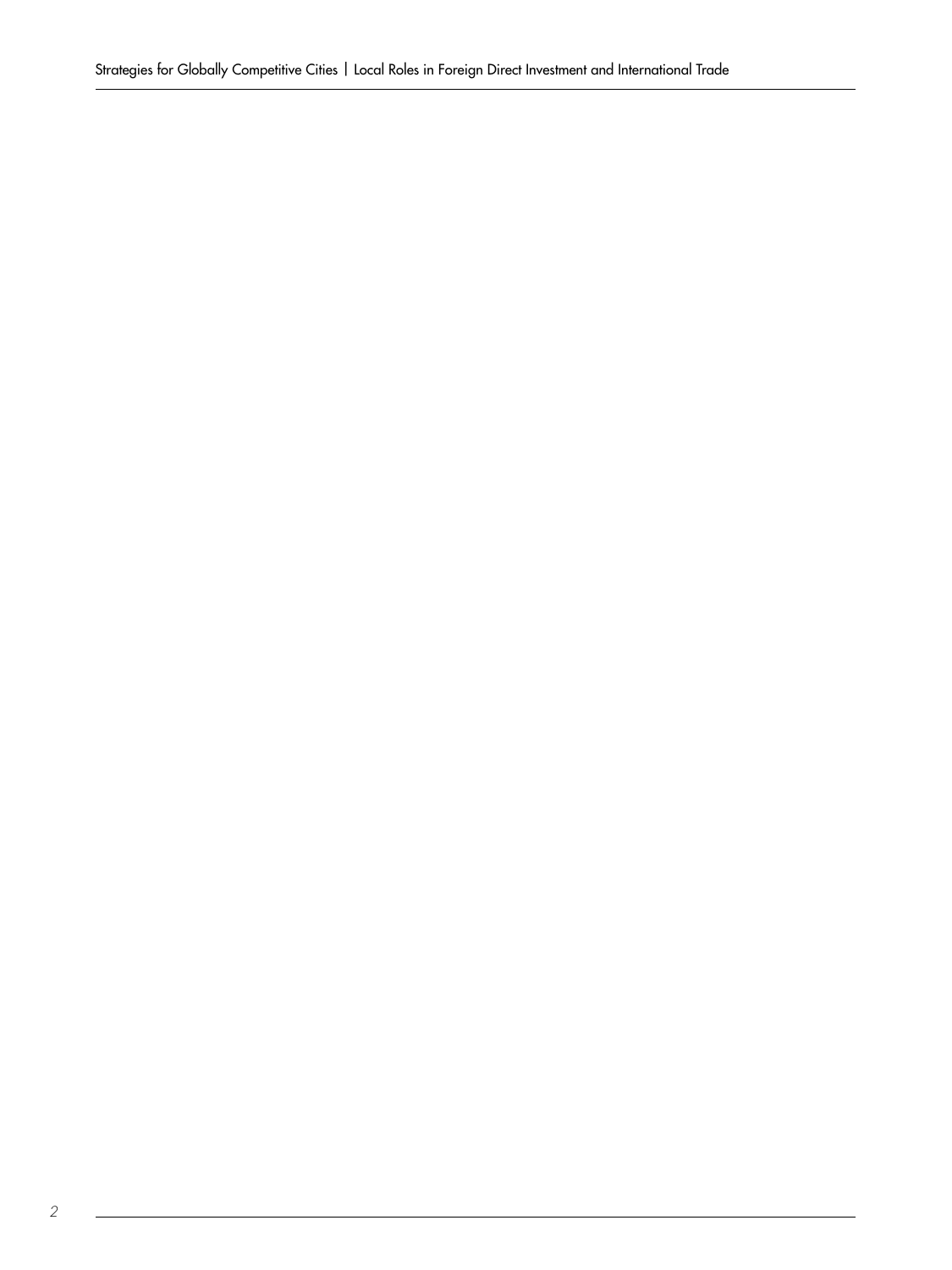# Table of Contents

| <b>Executive Summary</b>                                                                                                                                                        | 5                               |
|---------------------------------------------------------------------------------------------------------------------------------------------------------------------------------|---------------------------------|
| Introduction                                                                                                                                                                    | 7                               |
| Foreign Direct Investment<br>Identify assets and key sectors<br>Create regional awareness<br>Identify investor leads<br>Facilitate and prepare<br>Monitor and provide aftercare | 9<br>10<br>11<br>12<br>14<br>15 |
| <b>International Trade</b><br>Small and Medium Enterprises<br>Education                                                                                                         | 17.<br>17<br>21                 |
| Conclusion                                                                                                                                                                      | 27                              |
| <b>About This Publication</b>                                                                                                                                                   | 29                              |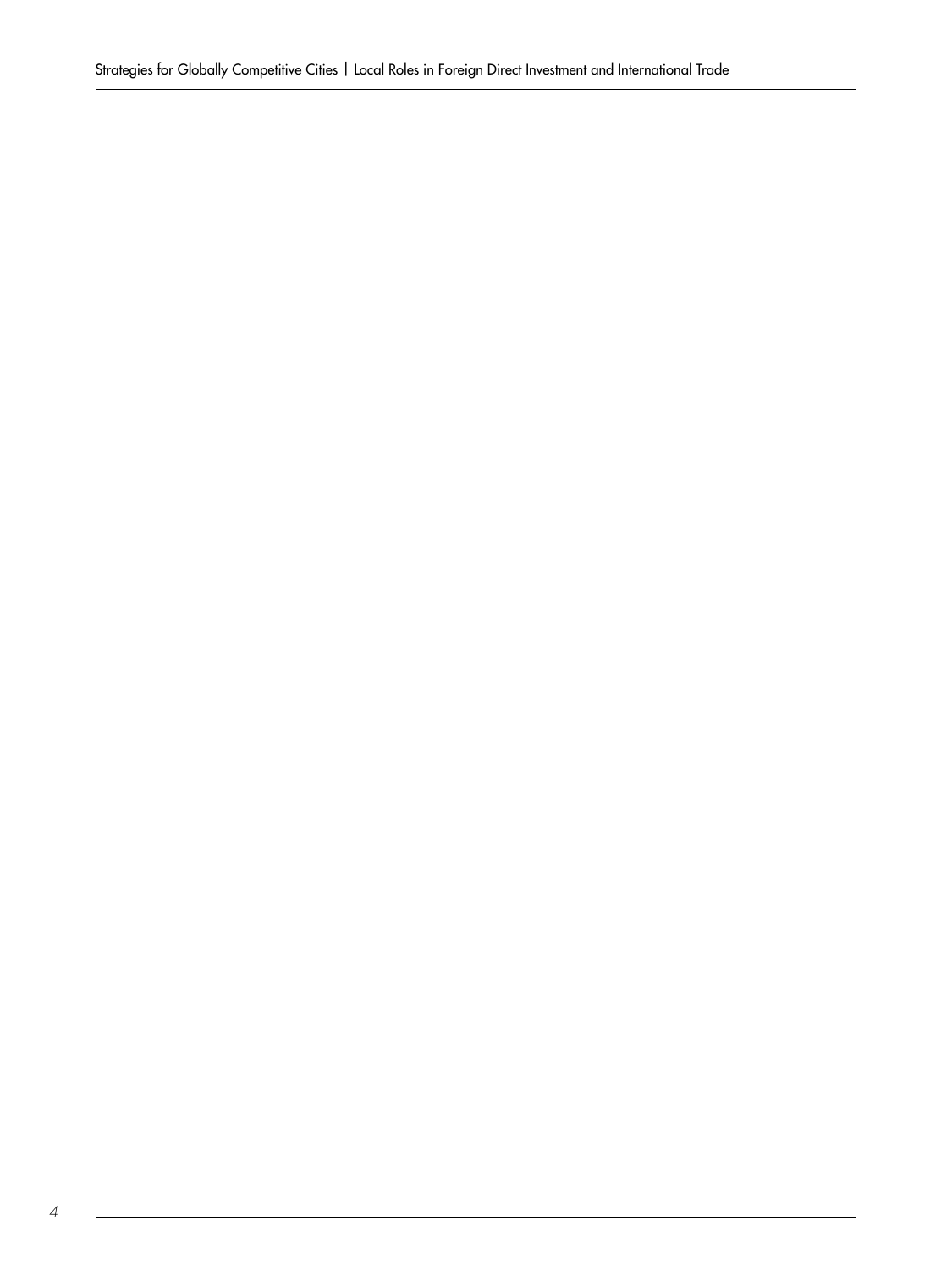## Executive Summary

If the recent recession has taught us anything, it's that we can no longer ignore the realities of the global economy or assume the U.S.'s supreme position in it. The fact of the matter is that the U.S. is a declining share of world's gross national product. Not only has our innovation capacity decreased over the past decade, but we rank last in making investments to improve this capacity.1 We severely lag most of our competitors in exports as a percentage of gross domestic product.<sup>2</sup> We are also faced with the rapid growth of developing nations, such as China, India and Brazil.

So, what does this mean for U.S. communities? It means that the economic development calculus must change. In order to remain competitive and continue to improve the quality of life and well-being for all residents, local and regional leaders need to see that their greatest competition may not be with each other but with other cities around the world, that investments in core regional assets, such as education and infrastructure, are critical, that small businesses can be a vital source of economic growth, that institutions of higher education and students can enable powerful global connections and that foreign investors can be effective development partners. Although the challenges of a globalized economy may seem daunting, the opportunities are great. The solutions rest in the ability of city and regional leaders to enable a competitive business environment at home and to foster meaningful linkages with the rest of the world.

While the overwhelming majority of local leaders recognize the need to take action, many are not sure where to begin. The purpose of *Strategies for Globally Competitive Cities* is to provide local elected officials, practitioners and regional stakeholders with resources, practical strategies and promising practices. In particular, the guide focuses on foreign direct investment (FDI) and international trade — two areas in which local leaders can have a true impact in their roles as catalysts, conveners and connectors. Many of the most effective local actions related to FDI and trade require strategic rethinking of existing economic development efforts and leveraging collaborative relationships with regional and private sector stakeholders. These functions lie squarely within the work of local governments and their partners in cities of all sizes, not just those at the core of large metropolitan regions.

Much of the information in this guide was generated as a result of discussions and presentations during the National League of Cities' April 2011 *Leadership Academy on Local Economic Competitiveness in a Global Era*. The academy, hosted with the Trade Development Alliance of Greater Seattle and the U.S. Departments of Treasury and Commerce, brought together teams of local elected officials, staff and key stakeholders with experts from all levels of government, academic and business sectors to discuss critical opportunities and challenges of foreign direct investment and international trade and to showcase promising practices from cities and regions across the country.

<sup>1</sup> Robert D. Atkinson and Scott M. Andes. The Atlantic Century II: Benchmarking EU & U.S. Innovation and Competitiveness (Washington, D.C.: The Information Technology and Innovation Foundation, 2011).

<sup>2</sup> World Bank National Accounts Data and OECD National Accounts Data Files. Exports of Goods and Services (% of GDP) (Washington, D.C.: The World Bank, 2011 http://data.worldbank.org/indicator/NE.EXP.GNFS.ZS).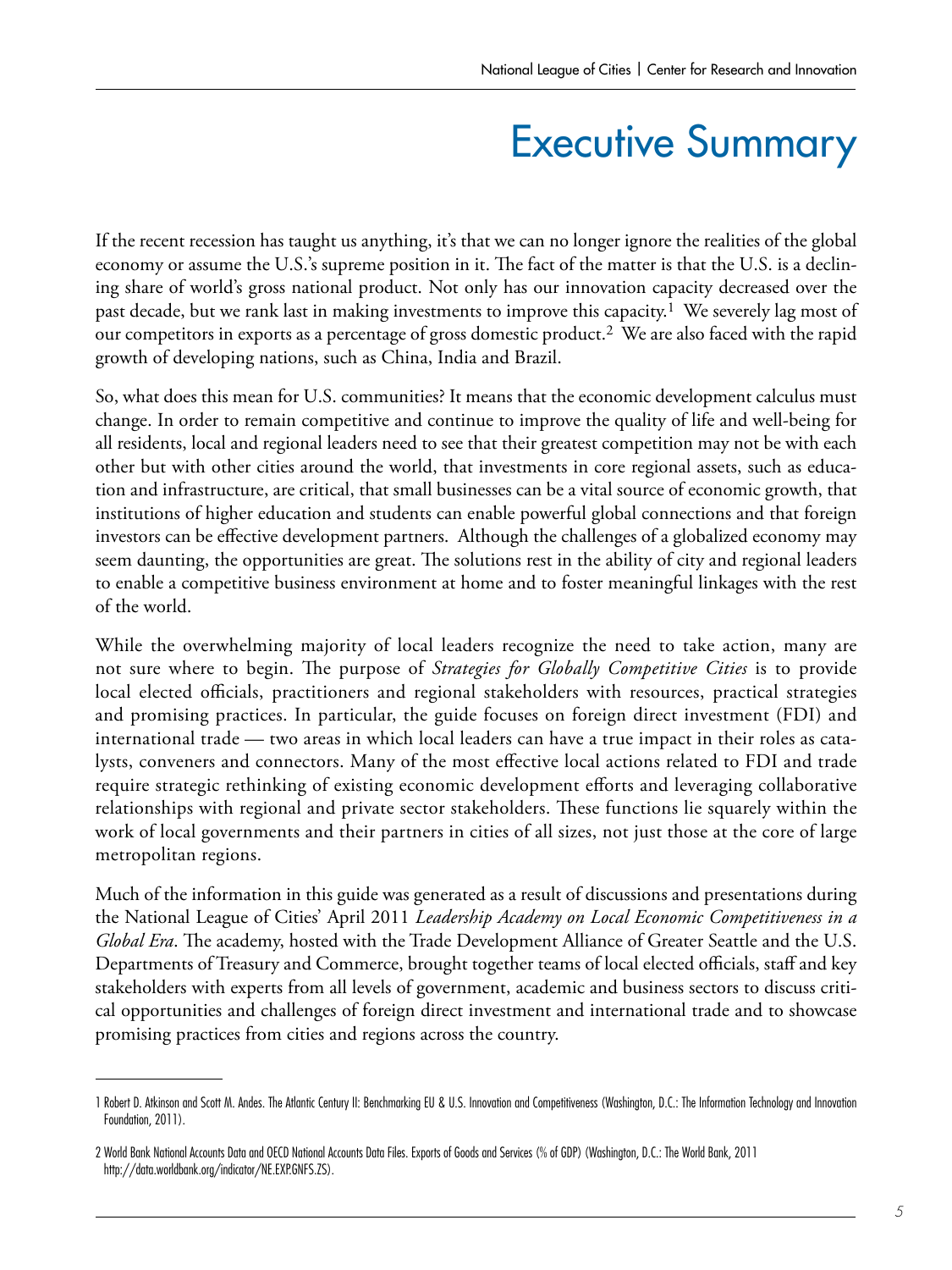The Leadership Academy highlighted critical areas of action for each FDI and trade. Specific action steps for developing an effective FDI strategy include:

- Identifying assets and key sectors;
- Creating regional awareness;
- Identifying investor leads;
- Facilitating and preparing; and
- Monitoring and providing aftercare.

In international trade, key local strategies include:

- Supporting small- and medium-sized businesses by identifying partners and resources, and creating channels for businesses to access these resources; and
- Supporting international students at local post-secondary education institutions through partnerships and programs that foster positive relationships between international students and the community.

As with most critical community issues, it is the work of cities and the innovations of those at the grassroots level, that drive change. Leaders are emerging in cities and towns across the country in places of all sizes. Many have come a long way in their view of global economic linkages, and are helping to create a local culture favorable to foreign investment and global trade. It is our hope that the strategies, resources and examples presented in this guide provide local officials the impetus needed to create local competitiveness through global linkages.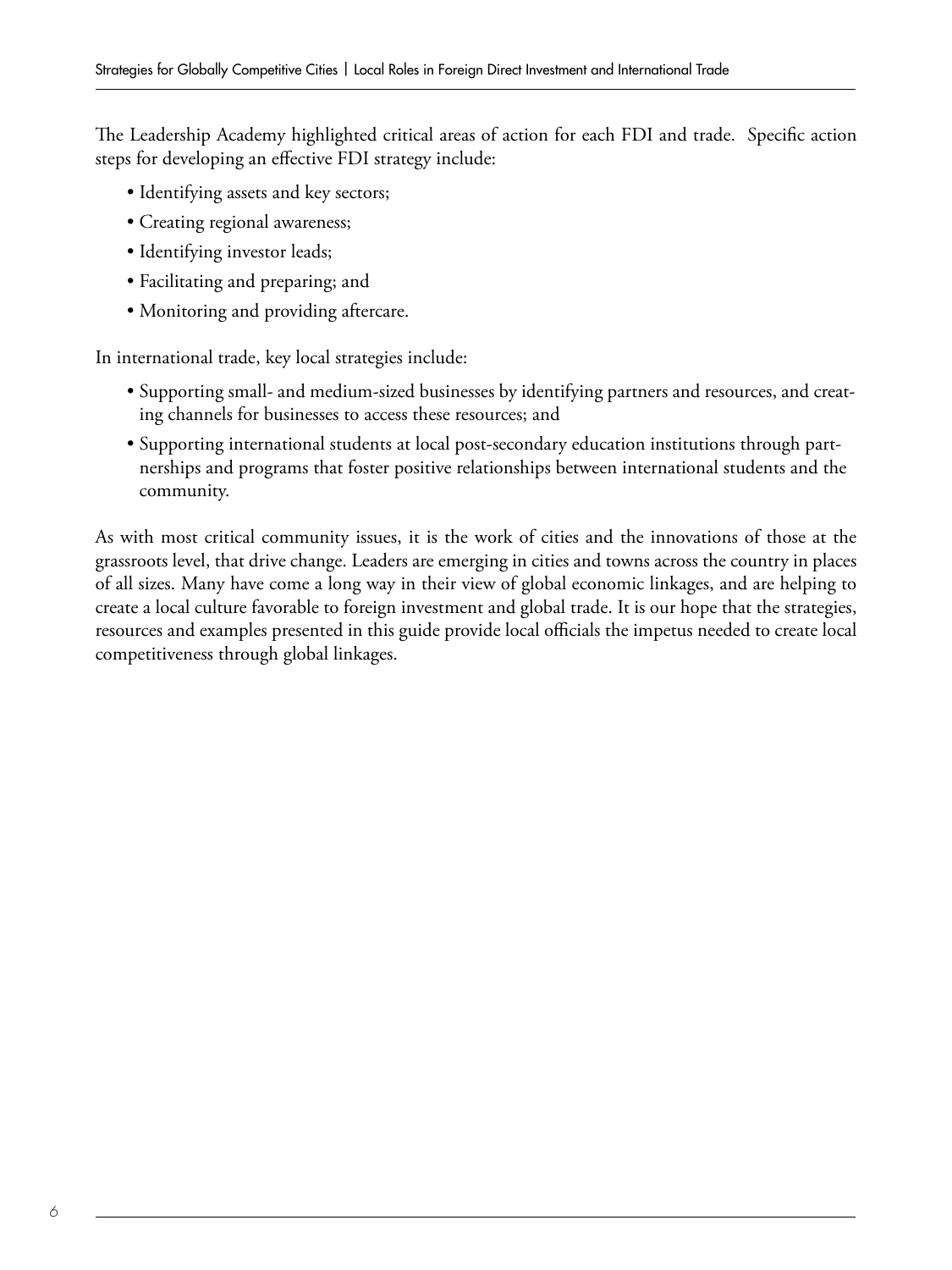# **Introduction**

We live in a globally connected world. Creating competitive cities requires that local leaders and local economic development strategies embrace this reality. Confronted with the economic challenges of the existing global climate, local leaders are shifting their thinking about economic development. Many once held negative perceptions about foreign investment in their communities or the option of trading with international partners. That opposition is now giving way to interest in welcoming international sources of growth to strengthen the long-term viability of local communities.

An overwhelming majority of city leaders (83%) feel that expanding trade opportunities and attracting foreign investment are important to the success of their local economy, according to a 2011 survey conducted by the National League of Cities. Yet, only slightly more than half (52%) report at least moderate involvement in trade activities, and even fewer, 30 percent, report being involved in foreign direct investment activities. Much of this disconnect can be attributed to local leaders not knowing how to link their communities to the global economy, and a lack of information available about their potential role in promoting these steps.

The purpose of this guide is to facilitate local leaders taking action to create stronger global linkages in their communities. In particular, the guide focuses on foreign direct investment (FDI) and international trade — two areas in which local leaders can have a true impact in their roles as catalysts, conveners and connectors. As will be reflected throughout this guide, many of the most effective local actions related

"…many of the most effective local actions related to FDI and trade require strategic rethinking of existing economic development efforts and leveraging collaborative relationships with regional and private sector stakeholders."

to FDI and trade require strategic rethinking of existing economic development efforts and leveraging collaborative relationships with regional and private sector stakeholders. These functions lie squarely within the work of local governments and their partners.

The sections below on FDI and international trade highlight the different roles and strategies that local governments in particular can play in each arena. In addition to strategies, this guide also provides resources and examples of effective local programs.

#### Regional Matters

Bill Stafford, president of the Trade Development Alliance (TDA) of Greater Seattle, one of the longest running and most respected regional international economic development programs in the country, stresses that cities that embark on strategies to increase foreign direct investment and trade, but still spend the majority of their time competing with neighboring cities, are missing a key element of success. "Competition is now worldwide in every industry, every sector and chances are, unless your city shows up on a globe, international audiences do not know who you are. Cities need to stop buying into the economic sideshow of regional competition, pool their resources and jointly market their region abroad" says Stafford. TDA's model is one that serves as a one stop shop working with other local and regional organizations, including ports and universities, to have an international strategy. As successful as TDA is at working across boundaries and sectors, it's still complicated. "You don't have to merge everything but you better work together. Your common interest and key to any competitiveness strategy is to provide the platform for companies to compete, including education, infrastructure and quality of life."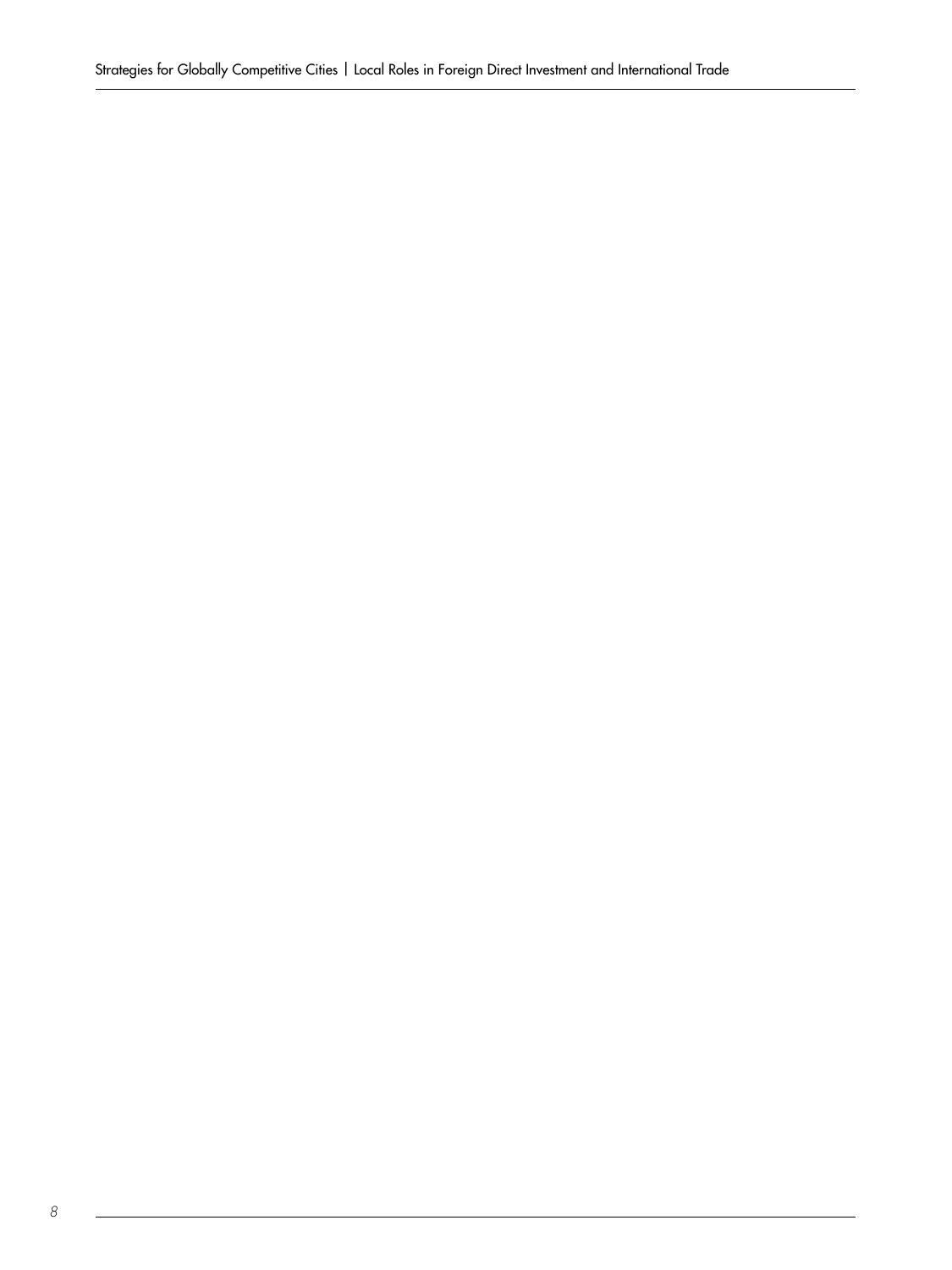## Foreign Direct Investment

Foreign direct investments (FDI) are investments in communities by a foreign entity that create new businesses, provide capital for development projects, develop or expand production or manufacturing facilities or provide new ownership of an existing enterprise.3 In 2010, U.S. communities received \$228 billion in FDI, representing a 50 percent increase over 2009.<sup>4</sup> In recent years, local FDI strategies have gained traction as domestic investments have slowed and credit has tightened. FDI has helped create new jobs, boost wages, increase exports, strengthen manufacturing and service industries, bring in new research and technology and raise productivity. FDI has also helped facilitate new economic activity in places that may not otherwise have attracted the necessary investment or capital for projects such as waterfront redevelopment, research facilities or a solar panel manufacturing plant.

For local officials and economic developers, FDI strategies represent a relatively new tool in the economic development toolbox. With vision, evidence supports the use of FDI strategies in communities of all sizes, industry compositions and geography.

As noted in the case studies presented in this guide, FDI attraction is highly contingent on relationship building. Occasionally, an FDI deal will happen quickly; however, this is the exception not the rule. Depending on the country, it may take years to build the relationships and trust that lead to economic results, making the long-term relationships that local officials build particularly important.

#### Top ranking sectors investing in North America, by estimated jobs<sup>5</sup>

- 1. Transport Equipment
- 2. Industrial Machinery & Equipment
- 3. Chemicals
- 4. Electronics
- 5. Information & Communications Technology
- 6. Electrical Equipment
- 7. Pharmaceuticals, Medial & Healthcare
- 8. Business Services
- 9. Food, Beverages & Tobacco
- 10. Metals

#### Top ranking origin countries investing in North America, by estimated jobs<sup>6</sup>

- 1. Germany
- 2. United Kingdom
- 3. Japan
- 4. South Korea
- 5. Canada
- 6. France
- 7. India
- 8. Netherlands
- 9. Sweden
- 10. Italy

<sup>3</sup> Aaron Brickman, Deputy Executive Director of SelectUSA, U.S. Department of Commerce, Washington, D.C.

<sup>4</sup> Kevin B. Barefoot and Marilyn Ibarra-Caton. *Direct Investment Positions for 2010 Country and Industry Detail* (Washington, D.C.: Bureau of Economic Analysis, U.S. Department of Commerce, July 2011 http://www.bea.gov/international/ai1.htm#fdius).

<sup>5</sup> Data from IBM-PLI Global Investment Locations Database (GILD); included in a presentation on April 20, 2011 by David Zaharchuck, Senior Managing Consultant and Service Area Manager in IBM Global Business Services' Business Strategy Practice.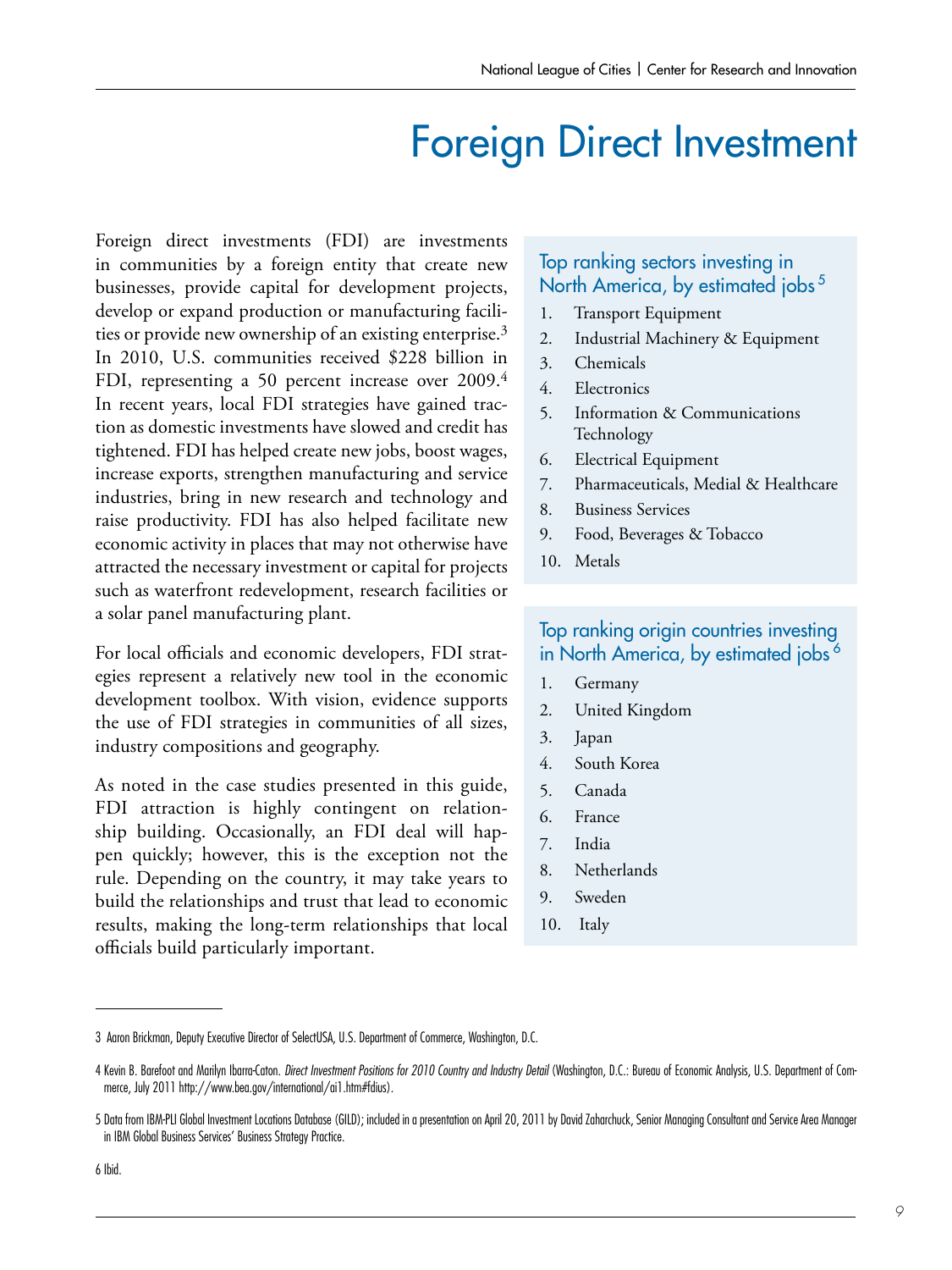Conrad Lee, deputy mayor for the City of Bellevue, Wash., echoes the important role relationships can play in this process, "Building relationships is what's important. Relationships are personal, and elected officials should be good at it. But what's key is keeping and sustaining those relationships, because that is what is going to take you to the next level in order to accomplish your goals." Sustained contact over time helps to build trust and keep your community on the minds of potential investors.

Other key themes for successful FDI highlight how this tool can support broader local economic development strategies.

For example, communities can use FDI to complement existing attraction efforts. Many of the action steps below, such as creating regional awareness and providing aftercare, are considered "best practices" for traditional attraction, but they add a fresh approach that will also help attract investment from foreign countries. Similarly, local leaders can align FDI with other efforts to connect to the global economy, such as a foreign trade zone. FDI strategies can also provide



support for homegrown sources of growth, such as small businesses. Local officials can help strengthen the local supply chain by connecting the foreign investor with small businesses and other service providers in the area. Foreign investment also has the potential to create linkages for existing local businesses with new economic and trading partners abroad and to attract additional businesses to the area.

With these themes and acknowledgments in mind, the remainder of the guidance on FDI deals specifically with situating your community to attract foreign investment, including:

- Identifying assets and key sectors;
- Creating regional awareness;
- Identifying investor leads;
- Facilitating and preparing; and
- Monitoring and providing aftercare.

#### *1. Identify Assets and Key Sectors*

The foundation of an effective local FDI strategy is a clear understanding and realistic assessment of strengths and weaknesses, including workforce skills, access to technology, physical infrastructure and quality of life. Similar to any economic development strategy, attracting FDI requires leveraging local and regional assets. Although the way you market your assets can be tailored later in the attraction process to meet the strategic needs of individual firms, it is important to base your overall strategy on accelerating those assets that already exist in your community instead of starting from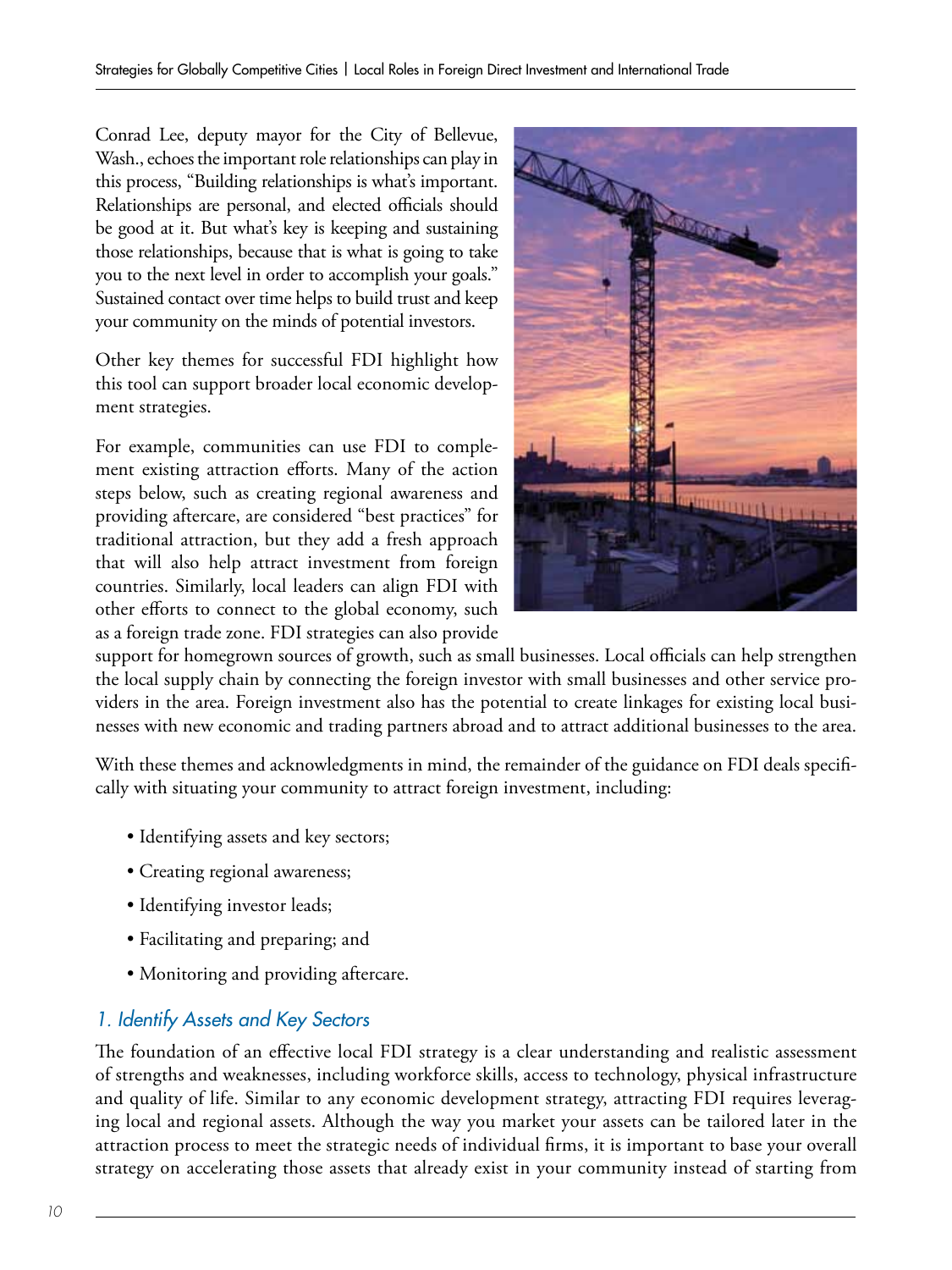scratch. This allows you to support market forces and to provide clear parameters for the types of industries or businesses your city and region can support.

From the business perspective, building new capacity in a foreign country and selecting a location abroad can be very risky.7 A firm will usually only choose to do so in order to make strategic gains in market share, efficiencies or resources.<sup>8</sup> The specific community assets most important to foreign firms to meet these goals will vary based on the industry, the individual investor and the stage the company is in the site-selection process.

Local officials should be proactive and prepared to interact with investors by focusing their FDI efforts on specific sectors and by understanding the needs and requirements of the sectors they wish to attract. When determining target industry sectors, communities should focus on industries whose strategic needs match local assets (location advantages), that have a tendency to invest in foreign capacity and in which the community has distinct strengths in the sector compared with other places competing for investment (competitive advantages).9 This approach may result in a large set of sectors, but to narrow the list, communities can identify those that already have a strong local presence. A local presence signifies to potential investors that the community likely has a supporting workforce, infrastructure, market access, technologies, suppliers and services for their industry.<sup>10</sup>

#### *2. Create Regional Awareness*

Developing and promoting awareness of regional assets through a community brand helps potential investors know what your community has to offer. Branding unites local and regional stakeholders around a competitive identity and helps to communicate a consistent message to the outside world. A strong community brand showcases local and regional assets, is based on the objectives and vision of economic development stakeholders and differentiates the community from others competing for inward investment. To attract FDI effectively, a brand should

also focus on those specific business opportunities and assets in the region desirable to target sectors.

Regional branding has other FDI attraction benefits as well. First, local success in the global economy requires leveraging, strengthening and marketing the breadth of resources available in the region. It is unlikely that one community has the full capacity to provide all the resources needed to support business and economic activity.



<sup>7</sup> *Attracting Foreign Direct Investment to Your Community* (Seattle, Wash.: Puget Sound Regional Council Prosperity Partnership, 2009).

<sup>8</sup> *Handbook for Promoting Foreign Direct Investment in Medium-Sized, Low Budget Cities in Emerging Markets* (New York: Vale Columbia Center on Sustainable International Investment, Millennium Cities Initiative, Columbia University, 2009).

<sup>9</sup> Ibid.

<sup>10</sup> *Attracting Foreign Direct Investment to Your Community* (Seattle, Wash.: Puget Sound Regional Council Prosperity Partnership, 2009).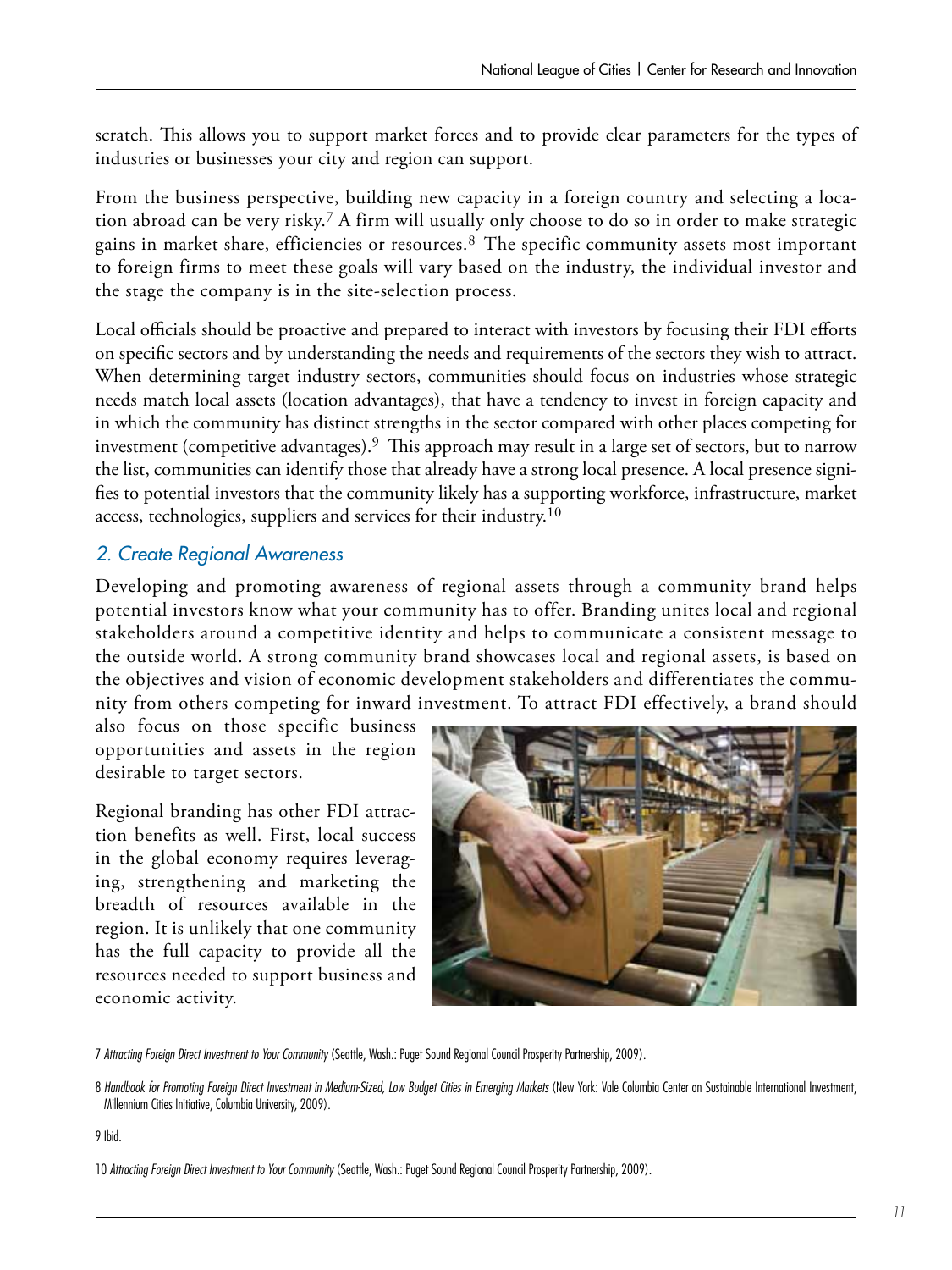Additionally, name recognition matters. In many cases, investors may know of a region, not the individual cities within the region. Therefore, marketing your community alone may be to your detriment.

"…marketing your community alone may be to your detriment. When developing a regional brand, the central city may be featured most prominently since it likely has the strongest name recognition."

When developing a regional brand, the central city may be featured most prominently since it likely has the strongest name recognition.

Lastly, a regional approach reflects a more stable investment environment. If a foreign delegation visits your region and receives different brochures, brands and messages representing each community, it can

negatively affect the confidence they have in your community as a place to do business, and dilute the message about available assets. Developers, business owners and other investors want to be assured that their investment in your community will have broad support among local and regional leaders and key partners. Regional organizations, local chambers and elected officials throughout the region influence the success of a business or economic development project. If they are not unified or are delivering different or even conflicting messages about the benefits of the region, the confidence of the investor will falter.<sup>11</sup>

Once a brand is developed, creating awareness of the brand should operate at three levels:

- **Global.** Although an FDI strategy is built around target sectors and firms, it never hurts to make others aware of a community's advantages. A key mechanism for global outreach is your city's website, which should be easy to use, translated into several languages based on likely investment countries of origin and continually updated.
- **Sector.** The advantages of a community for the sector should be outlined and communicated through industry channels.
- Firm. Firms targeted as potential investors should be contacted directly with tailored information.<sup>12</sup>

At the sector and firm levels, you may consider providing additional outreach materials, such as print brochures and videos, tailored to showcase specific assets of interest, including a portfolio of investment opportunities.

#### *3. Identify Investor Leads*

Much FDI success can be attributed to proactive identification and pursuit of investor leads. Proactive lead generation helps ensure investments are the right "fit," including those with strategic needs that can be met by the assets in your community, are in your target industries and support the overall economic goals of your community. The objective is to generate greater quality and quantity of business leads that otherwise would not have considered your location.



<sup>11</sup> Christiana McFarland and Katie Seeger. *The Role of Local Elected Officials in Economic Development: 10 Things You Should Know* (Washington, D.C.: Center for Research and Innovation, National League of Cities, 2010).

<sup>12</sup> *Attracting Foreign Direct Investment to Your Community* (Seattle, Wash.: Puget Sound Regional Council Prosperity Partnership, 2009).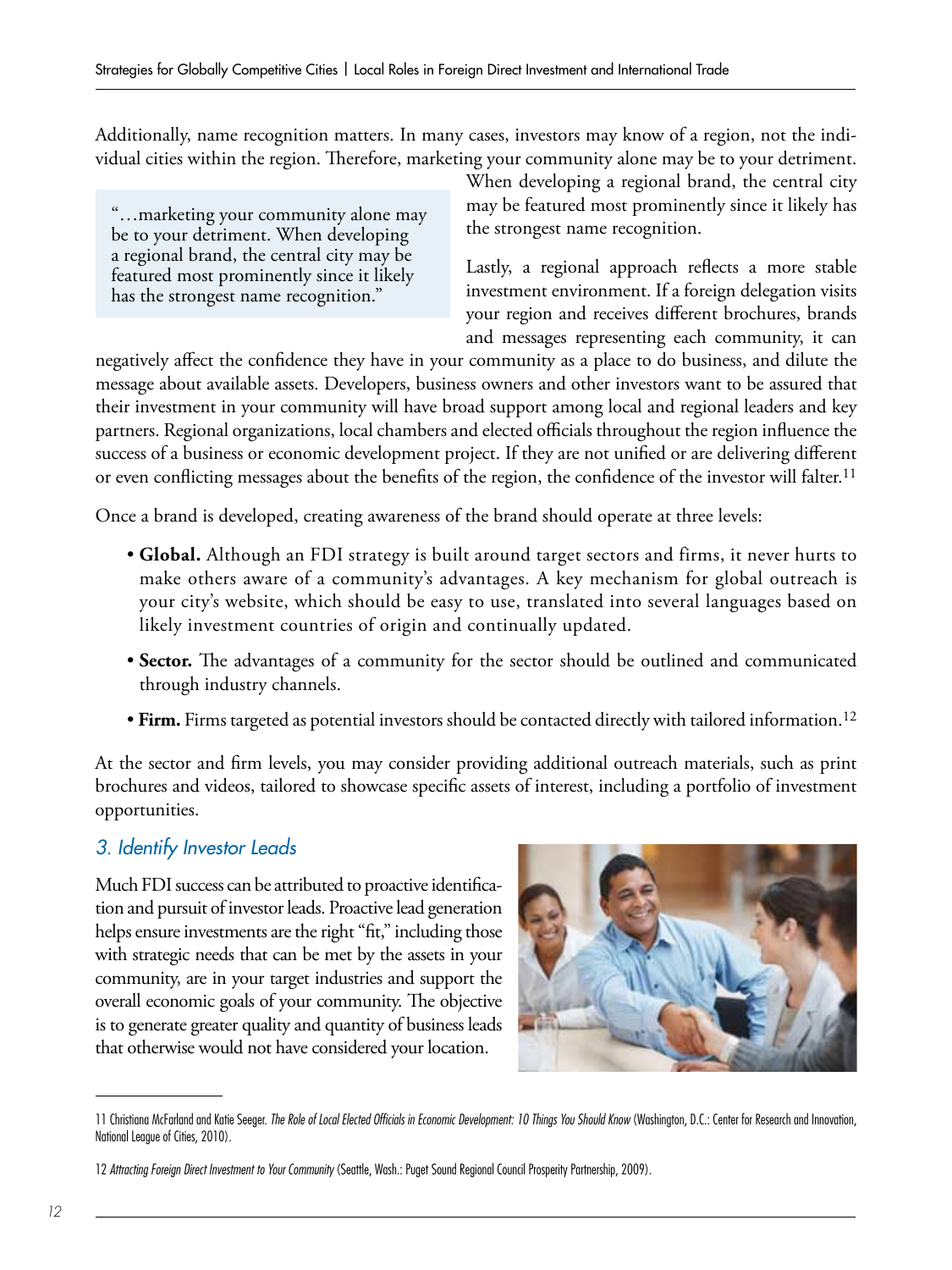City-County Region of Chattanooga, Tennessee Population: 167,000 Ron Littlefield, Mayor, City of Chattanooga, Tenn. Trevor Hamilton, Economic Development Director, Chattanooga Area Chamber of Commerce

Once a fading manufacturing town plagued by air pollution, Chattanooga, Tenn. has transformed itself into a place that is frequently ranked among the best places to live in the United States. That's quite a change from 1969 when the federal government designated Chattanooga the "dirtiest city in America," a dubious distinction reported to the nation by famous T.V. news anchor Walter Cronkite.

That moment of crisis galvanized Chattanoogans to create a public-private partnership that pioneered local air pollution controls even before EPA came into existence. Within five years, Chattanooga met or exceeded all air quality standards and became one of the first eastern cities to win federal attainment status. Cleaning up the city's air quality was a defining community experience. In the 1980s, sustainable growth was a primary theme as citizens developed the public vision that resulted in Chattanooga's nationally acclaimed revitalization effort.



Today, Chattanooga has revitalized its downtown as a destination of choice for residents and tourists alike.

In addition to attractions like the Tennessee Aquarium and the Hunter Art Museum, the community offers signature amenities like the Walnut Street Walking Bridge and Tennessee Riverwalk, which stands at 11-miles with several extensions in the works. In addition to creating a nationally recognized quality of life, Chattanooga's revitalization has served as a foundation for job creation. As Mayor Littlefield put it, "People invest in places that inspire a passion for living."

The City of Chattanooga and Hamilton County put this philosophy to the test when they partnered in jointly purchasing and developing a remediated Brownfield that had once been used to manufacture ammunition by the U.S. Army. They re-branded the acreage as Enterprise South and tapped the Chattanooga Area Chamber of Commerce to market the 1,300 acre site for a major job creation project.

When Volkswagen began to search for a site to locate its new U.S. auto assembly facility, the Chattanooga team employed its time-proven team approach and succeeded in staying in the game as the company narrowed its options from nearly 300 communities to three finalists. Considered the darkhorse contender because a remediated brown field within a mid-sized city did not fit the standard automotive assembly profile, Chattanooga leveraged seamless public-private cooperation. The city, county, and state forged an agreement to proactively clear the site, while the Chattanooga Chamber developed an innovative marketing strategy to show how the community's story aligned with Volkswagen's corporate values and brand, including the company's commitment to environmental stewardship. "For Volkswagen, locating their plant on a former brown field was an expression of their commitment to the environment," said Trevor Hamilton, vice president of economic development for the Chattanooga Area Chamber of Commerce.

With Volkswagen serving as an anchor tenant, 18 automotive suppliers have located to the area with the expectation that more will follow. Volkswagen has also served as a catalyst for foreign direct investment both from the auto industry and other sectors. All but one of Volkswagen's suppliers are international companies, but there have also been significant investments by European companies in the energy and pharmaceutical sectors. In fact, internationally-owned businesses have invested \$4.5 billion in the greater Chattanooga region in the last 4 years.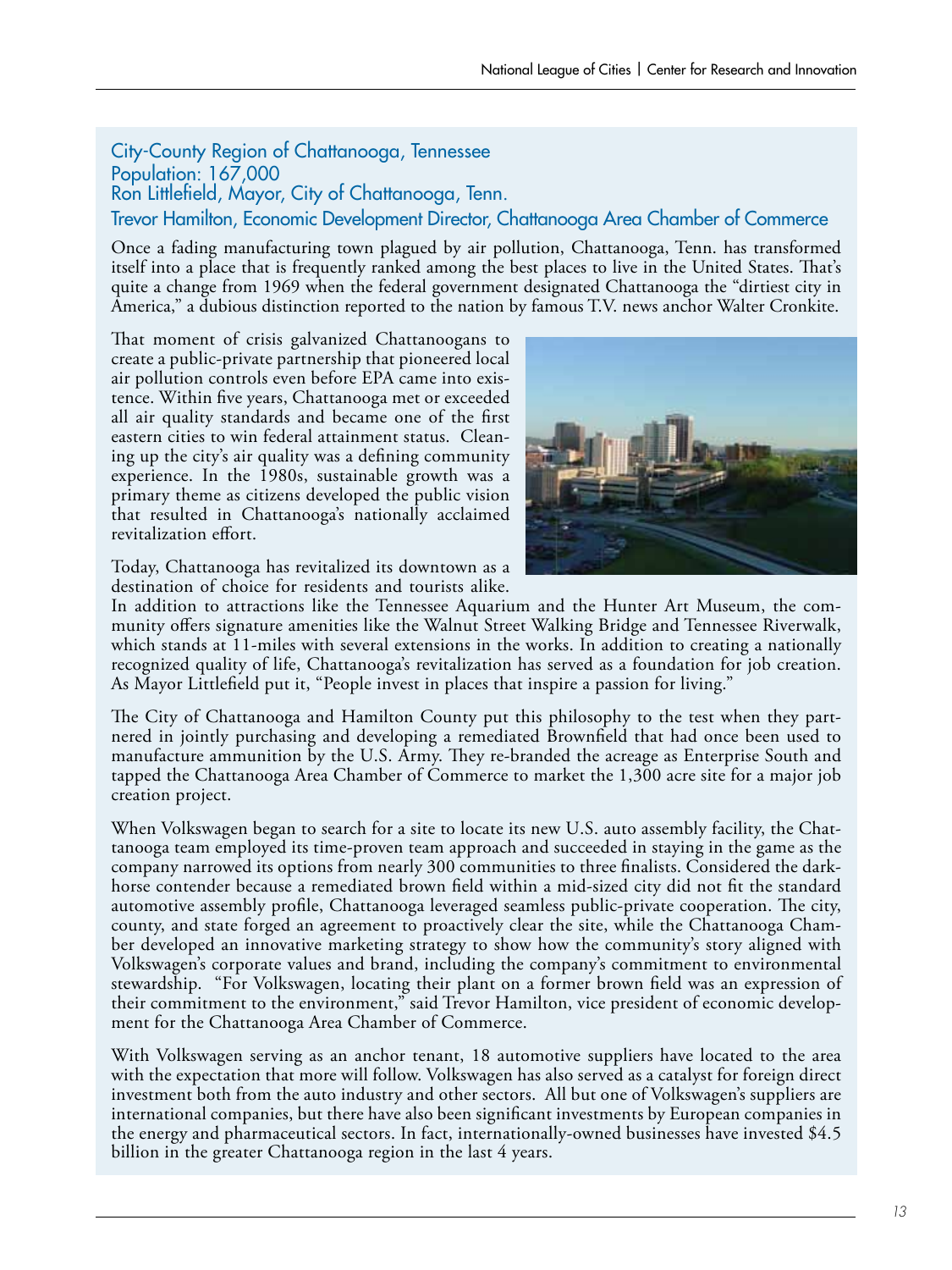Specific local strategies for proactive lead generation rely heavily on networking and relationship building. If you are targeting sectors that are international, you ought to be engaged in these activities, not only to identify leads, but also to ensure that your community is well-positioned when an investment opportunity arises. Strategies include:

- Establishing a panel of industry experts to help generate leads. These experts can tap their existing networks, lend credibility and expertise when potential investors have questions and help market the community to target sectors.
- Building business connections with economic development organizations in cities and countries abroad that have similar or complimentary industry targets. This can lead to mutually beneficial partnerships whereby each seeks opportunities and customers for the other and shares industry expertise.
- Attending trade shows to view leads in the industry and also to follow up on prior investor relationships. When traveling abroad, determine who the decision maker is for the potential investment. Be sure to meet with businesses, as well as government leaders.
- Connecting with your state agencies and providing them with your community's investment portfolio. Many states have offices abroad, are aware of investors interested in the state and can help match you with viable leads.
- Connecting with federal resources, namely SelectUSA, an initiative of the U.S. Department of Commerce to promote FDI to the United States. SelectUSA provides assistance to U.S. cities and states, at their request, to address federal "red tape" issues that may be hampering investment and to provide a one-stop Web portal for all information on federal programs and services available to companies that operate in the U.S. For more information, visit www.SelectUSA.gov.
- Performing due diligence when considering lead generating consultants. There are many consultants both here and abroad, some who are effective and some who are not. If the consultant is located abroad, contact the country's consulate in the U.S. to verify the legitimacy of the consultant (e.g., their listing on the country's chamber of commerce site, etc.). If the business is located in the U.S., be sure to check references, as they should have a track record of success.

It's important to remember that not all leads are good leads. Although you may vet leads that you target directly, those that come to you through various other channels may not have gone through a thorough analysis process. In the case of investors directly approaching your community, they may have heard of your community through a friend, family member or colleague, but your community may not have the right assets to meet their needs, or their investment may not meet the overall economic development goals of your community. In order to be successful, the fit needs to work both ways.

#### *4. Facilitate and Prepare*

After perhaps many years of following up on leads and building relationships, your community may be on the "short list" for an investment. You can facilitate and help secure the investment for your community by understanding the international business environment and by being prepared with supportive resources and guidance to facilitate the deal.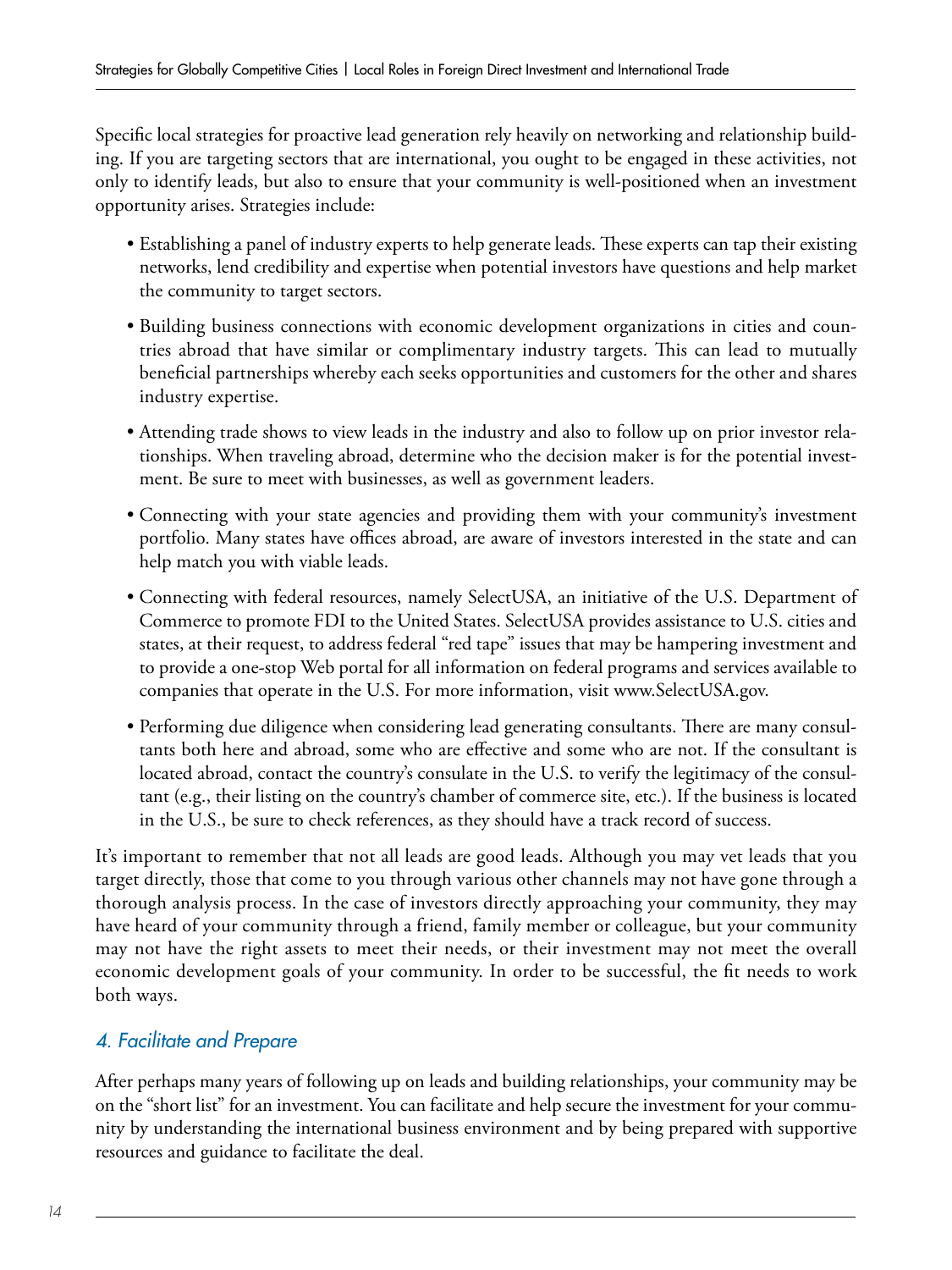- Build a local advisory committee that can be on hand to provide information and resources quickly if an investment deal is emerging. The committee can include real estate lawyers, bankers, regulators, environmental lawyers and anyone else who can answer technical questions about your community related to the potential investment. Make sure committee members are accessible to you while abroad and can answer questions within twenty-four hours. This shows that your community is capable, committed and serious. Businesses participating on the advisory council also benefit from the arrangement. If your community successfully facilitates a new investment, those on the advisory committee become "local government–recommended firms," which carries weight with foreign investors and may help them land a new client.
- Meet the needs of potential investors by strategically using resources, such as clearing land, workforce training, establishing a foreign trade zone or even financial incentives. Realize, however, that just like any attraction decision, there are stages of the site–selection process, and it's incumbent on you to understand what assets and incentives are valuable to the investor at a particular point in time. For example, don't be quick to offer an incentives package when other, more basic factors, such as quality of life, may be of greater concern to the investor.
- Consider cultural differences. "Time is money" is not standard business practice in all cultures. Instead, many business and government officials value taking the time to cultivate relationships, even over years, as a way to build trust. Additionally, many countries require their businesses to go through extensive approval processes when engaged in international investment, which can take time.
- Serve as an ombudsman. Foreign firms often try to do business as they do in their own country or simply are not familiar with the intricacies of our system. You can help manage their expectations and understanding of the business requirements and environment in the U.S., your state and your community. Set up a one-stop shop, guide firms through permitting and zoning processes, and expedite them where possible. If visas are an issue, help foreign firms interface with the federal system. If they have concerns about the legal system, connect them with lawyers and accountants. If language is a barrier, translate materials and portfolios and provide someone who can communicate with them. Reach out through the community. The chances are that there is someone who speaks the language and is willing to be "on call" as needed.

By way of warning, some foreign companies rely heavily on existing personal relationships to provide the services needed to close a deal. For example, the business owner's cousin is a residential real estate agent, and he wants this cousin to help manage the legal paperwork for your commercial development deal. Be cautious, and be sure to vet all parties involved in the project.

#### *5. Monitor and Provide Aftercare*

Your attention to the firm and the investment should not end once the deal is secured. Investment aftercare includes monitoring key performance measures and evaluating the success of the investment, including the value of the investment, the number of jobs created and other economic benefits to the community. Importantly, these successes should be reported regularly and shared with the public. Given that there may be some community opposition to FDI, highlighting successes and being transparent about failures can help facilitate dialogue and assist your community in embracing foreign investment as a viable source of growth.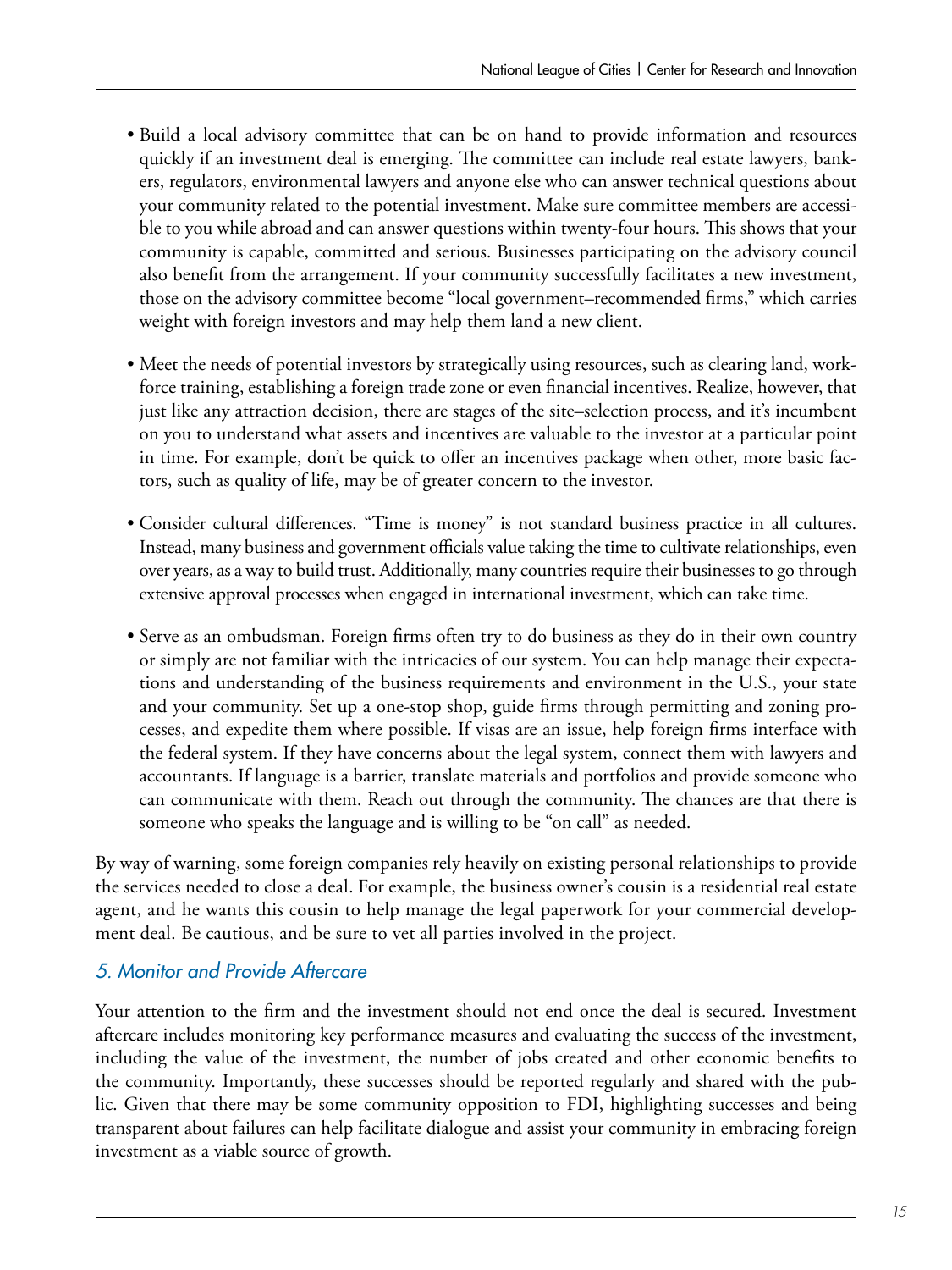#### Foreign Trade Zones

Foreign Trade Zones (FTZs) were created to facilitate international trade by reducing, avoiding or delaying U.S. customs tariffs. FTZs are a critical asset in attracting FDI. Foreign investors, particularly those in manufacturing or other industries that export goods, will want to locate within an FTZ. Local governments and organizations, such as ports or economic development organizations, can apply to create an FTZ in their communities.13 While there are a number of advantages to having an FTZ in your community, they may not suit every region's economic development goals. For more information, visit www.ia.ita.doc.gov/ftzpage/.

Providing aftercare also includes continued assistance to the business, such as a one-stop shop and constant communication with the investor. Continued assistance is important and worthwhile because it:

- Facilitates retention and the early and continued success of the investment. Providing avenues for open communication with the business allows you to identify and help solve problems before they become too overwhelming or unmanageable.
- Generates new leads more easily and quickly. You already have the attention of existing investors, and they are more likely to reinvest if they feel well-cared for. They will likely also spread the word about their experience in your community throughout their industry networks, potentially attracting others. Additionally, governments in the country of origin will be satisfied that you want to ensure that their businesses are successful and will continue to promote your location as a place to do business.
- Continues to leverage the investment for economic growth. By understanding the strategic needs of the business, there may be further opportunities to connect the investor with local businesses that can serve as suppliers. The investor may also attract foreign suppliers to the area, as well as export locally made goods.

### Final Thoughts on FDI

In some communities, FDI efforts may be part of your local Economic Development or International Affairs Department. In others, regional organizations, chambers of commerce, public-private partnerships or city-county partnerships may lead the FDI strategy. It is certainly worth speaking with economic development officials and connecting with other partners and stakeholders outside local government to understand whether FDI efforts are already underway in your community or region. Regardless of the organizational form in your locale, developing capacity locally, building a multi-sectoral team dedicated to FDI and understanding your role in supporting FDI efforts will prove beneficial to linking your community to the global economy.

<sup>13</sup> Frequently Asked Questions, U.S. Foreign–Trade Zones Board, ia.ita.doc.gov/ftzpage/info/ftzstart.html.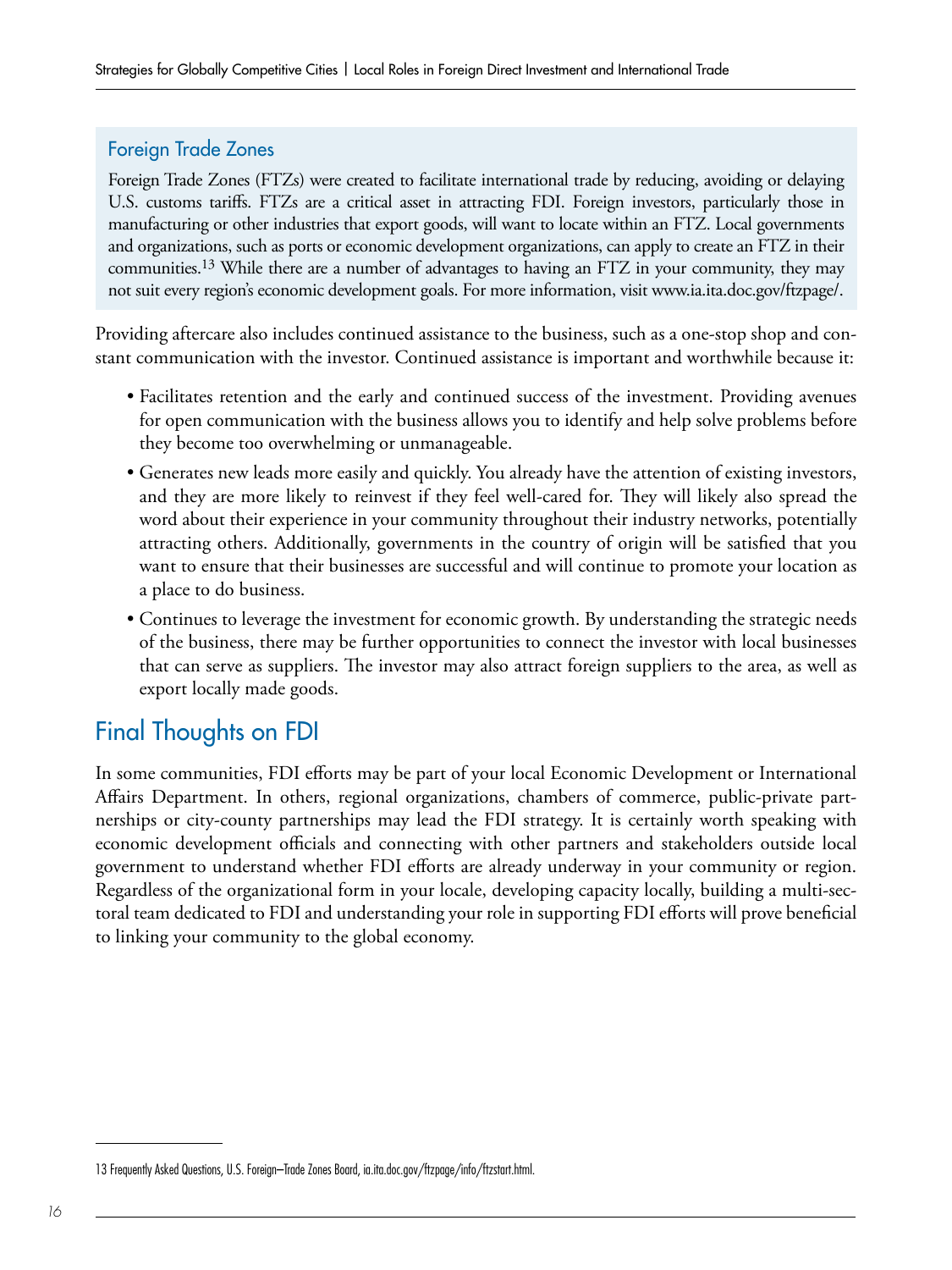# International Trade



As the U.S. climbs out of its recent recession, it is becoming increasingly apparent that growth cannot be driven by domestic consumption alone. While providing new goods and services for U.S. consumers will always be central to a thriving U.S. economy, for businesses to continue to grow (and in the process create jobs), they need to find new markets and customers. Exporting is becoming a more critical business strategy, with 70 percent of the world's purchasing power outside U.S. borders, and global boundaries becoming less of an obstacle.14

There is ample evidence that U.S. exports are important to U.S. businesses. According to the U.S. Commercial Service, "on average, (businesses') sales grow faster, more jobs are created and employees typically earn 13–18 percent more than in non-exporting firms. Companies that export are generally more resilient to economic fluctuations than those that do not."15

Traditionally, people think of exports only relating to manufactured or agricultural goods. However, in the broadest terms, trade is simply an exchange of goods or services, including services that are likely performed in your cities and regions, such as university tuition, tourism services, management consulting and engineering.

"Exporting is becoming a more critical business strategy, with 70 percent of the world's purchasing power outside U.S. borders, and global boundaries becoming less of an obstacle."

Increasing the amount of international trade presents a unique policy challenge for local governments. Unlike other areas where local governments can take the lead, the primary role of local governments in increasing trade is as collaborator and facilitator.

This guide provides strategies in two different trade arenas — small- and medium-sized enterprises and education. These areas are particularly relevant for local governments because they are based on assets that most communities have — post-secondary education institutions and small businesses.

### Small and Medium Enterprises (SMEs)

SMEs have consistently proven to be the drivers of jobs and innovation in the U.S. economy and are active participants in international trade — nearly three-quarters of exporters have fewer than 20 employees.16 However, SMEs face more barriers than their larger counterparts. While large corpora-

<sup>14</sup> *A Basic Guide to Exporting*, 10th Edition, (Washington, D.C.: International Trade Administration, U.S. Department of Commerce, 2008).

<sup>15</sup> Winning the Future 2011: Connecting American Businesses to the World (Washington, D.C.: U.S. Commercial Service, U.S Department of Commerce, 2011).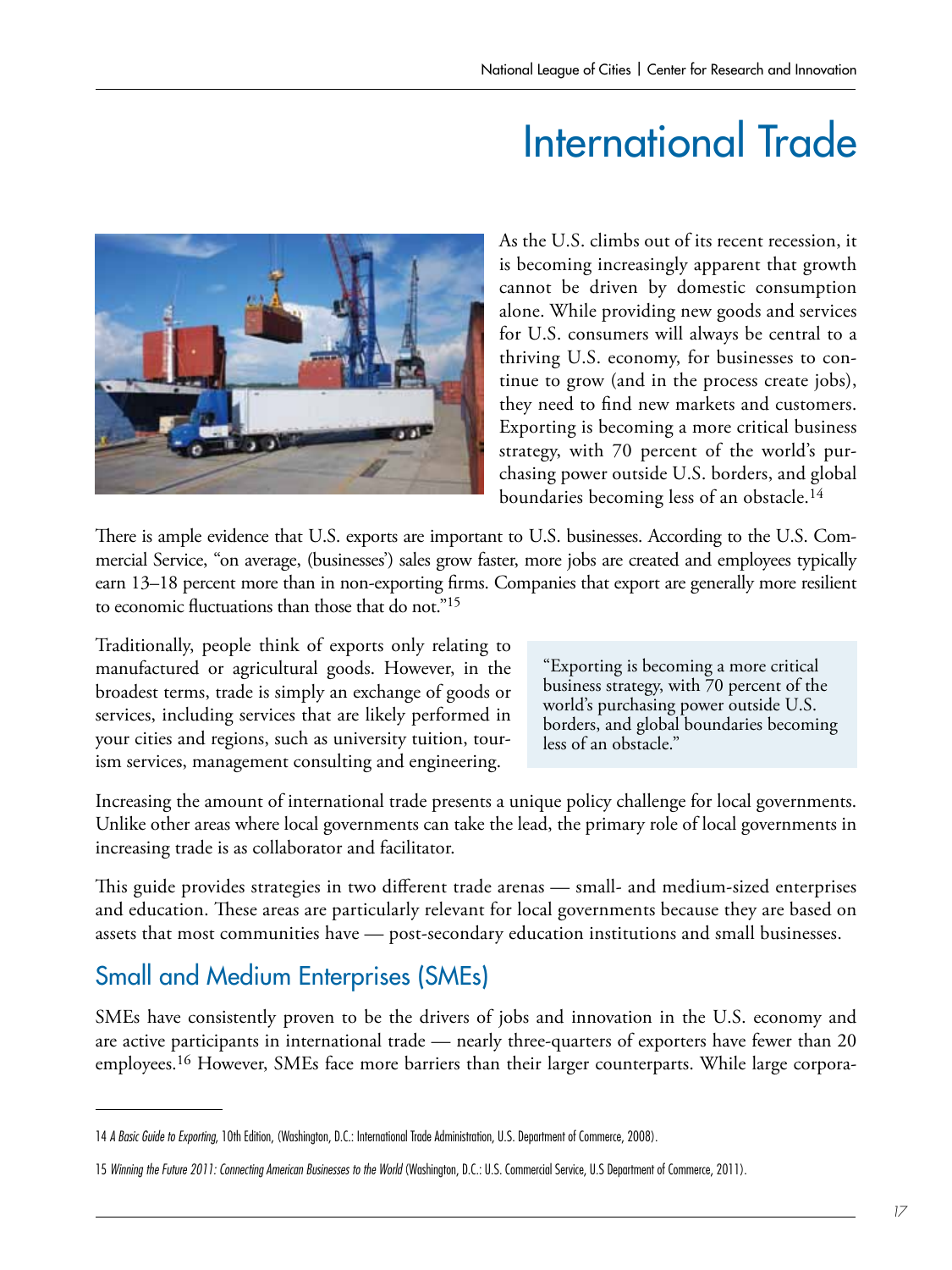tions have the experience and financial resources to navigate external markets, SMEs often lack knowledge about exporting in general, the potential of foreign markets, and the legal and logistical parameters involved. Additionally, without assistance, many SMEs are unable to make the large upfront financial commitment to begin exporting.

Recognizing these barriers, as well as the great potential of SMEs, federal, state and local governments have developed a number of services to help SMEs expand into foreign markets. Export assistance programs provide SMEs with guidance, training and market research to help them make informed decisions about the viability of an export strategy and to build the strategic capacities needed to enter a foreign market. SMEs most likely to benefit from these programs are stable with a proven product or service, are exporting on a small scale to one or two countries or are indirectly exporting as suppliers for larger companies who export a finished product.

Strategies to help SMEs increase their exports align nicely with local government economic development goals, as SMEs make up most of the businesses on Main Street.17 In many cases, local governments

#### Export Resources

Export.gov: A U.S. Department of Commerce website that brings together United States Government resources to assist U.S. businesses in planning international sales strategies.

Export–Import Bank (www.exim.gov): The Export–Import Bank (Ex–Im Bank) provides financing products that enable SMEs to overcome some of the financial risk involved in exporting.

The Small Business Administration has a number of resources for SMEs interested in exporting. To learn more, visit www.sba.gov/ content/explore-exporting.

U.S. Commercial Service (www.trade.gov/ cs/, 1-800-USA-TRADE): U.S. Commercial Service trade professionals are located in over 100 U.S. cities and over 75 countries to help U.S. companies get started in exporting or increase sales to new global markets.

are already offering programs providing broad support to these businesses and can strengthen these programs by adding an exporting component.

To assist SMEs with exporting, it is important to identify partners, understand the resources they bring to the table, understand the needs of the business community and provide channels for businesses to access available resources.



#### *1. Identify Partners and Resources*

Diverse entities and levels of government are involved in export promotion. To serve as a helpful conduit for local businesses, it is necessary to understand and bridge the needs of an array of participants and stakeholders.

*Regional.* Begin by investigating programs currently being offered in your region. It may be possible to build a regional partnership and link to existing resources rather than trying to initiate new resources for your own community. Because trade is not often publically in

<sup>16 &</sup>quot;Exporting is Good for Your Bottom Line," U.S. Trade Administration, U.S. Department of Commerce, http://trade.gov/cs/factsheet.asp.

<sup>17</sup> *James Brooks, "The Global Economic is Not Really that 'Foreign,'" CitiesSpeak.Org (blog), May 18, 2010, www.citiesspeak.org.*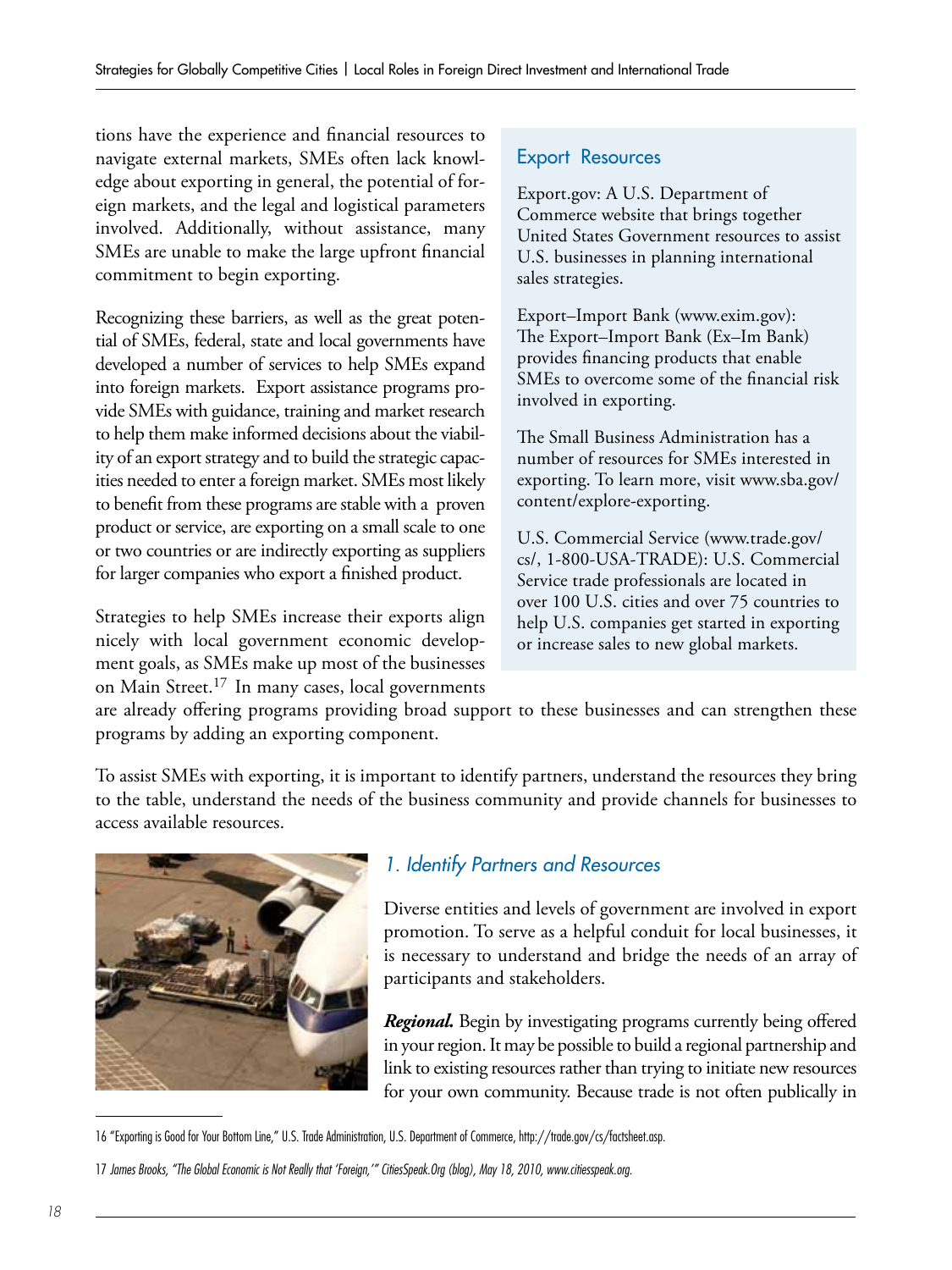#### San Antonio Export Leaders Program

The San Antonio Export Leaders Program is a six-month program designed to increase area small businesses' ability to export and expand to new markets. The program offers courses on strategy and capacity–building to small business owners. Program participants are also afforded the opportunity to go on a trade mission. Started in 2001, the program has served 110 San Antonio companies and has generated \$85 million in new trade over the past 10 years.<sup>18</sup> The program is a partnership among the City of San Antonio, San Antonio Hispanic Chamber of Commerce, Asociacion de Empresarios Mexicanos, Greater San Antonio Chamber of Commerce, International Trade Center, San Antonio Free Trade Alliance, San Antonio Manufactures Association, University of the Incarnate Word, University of Texas at San Antonio, U.S. Department of Commerce and U.S. Small Business Administration.

the forefront of local economic development agendas, most cities are unaware of what others in the region are doing. There may, nevertheless, be a group that is connected to or organizing trade resources. This could be a separate public–private partnership, a regional council of governments, a city or county economic–development agency or a chamber of commerce. Trade activities may also be a joint effort between a local entity and a Small Business Development Center, U.S. Export Assistance Office (see the "Federal" section below) or state program. If there are no efforts being pursued in your region, you may be able to jump-start an effort by communicating to regional partners the importance of providing trade resources to area businesses.

Traditionally, competitive mindsets (i.e., *why should my city help another community's businesses?*) and politics pose obstacles to cooperation; however, if these barriers can be overcome, all parties are likely to benefit. Regional participation can bring increased resources, efficiency, capacity and clout to the effort. The potential benefits for each individual community include to a network of trade-related resources, such as trade missions abroad, export training for local businesses or trade shows in the area, as well as having the opportunity to promote area businesses, particularly companies that are growing and may be potential exporters.

*State.* Cities can reach out to their state economic development agencies, many of which already have separately organized efforts focused on global economic development. Just as with regional partners, a state government may be active in providing resources and opportunities but still be unaware of specific businesses with export potential in your community. By building a relationship between your city and state, you become an advocate and information conduit for your local businesses.

State governments offer a number of resources to help SMEs. For example, state-led trade missions are a way for companies to meet face-to-face with potential clients abroad. These trips are often led by a governor or ranking state or local officials and who can open doors to high-level meetings with decision-makers. In addition, state governments commonly offer trade support services, including training for businesses in how to export. Many conduct market research and may have representatives on the ground in key countries. They may also have relationships like Memoranda of Understanding with foreign governments, which may be an additional asset for local businesses seeking to enter a foreign market.

*Federal.* The federal government offers a number of resources to aid SMEs in exporting. To connect area businesses to these resources, the first step for many local governments is to identify the nearest U.S. Export

<sup>18</sup> San Antonio Export Leaders Program, Greater San Antonio Chamber of Commerce, http://www.sachamber.org/cwt/External/WCPages/WCEvents/EventDetail.aspx?EventID=1308.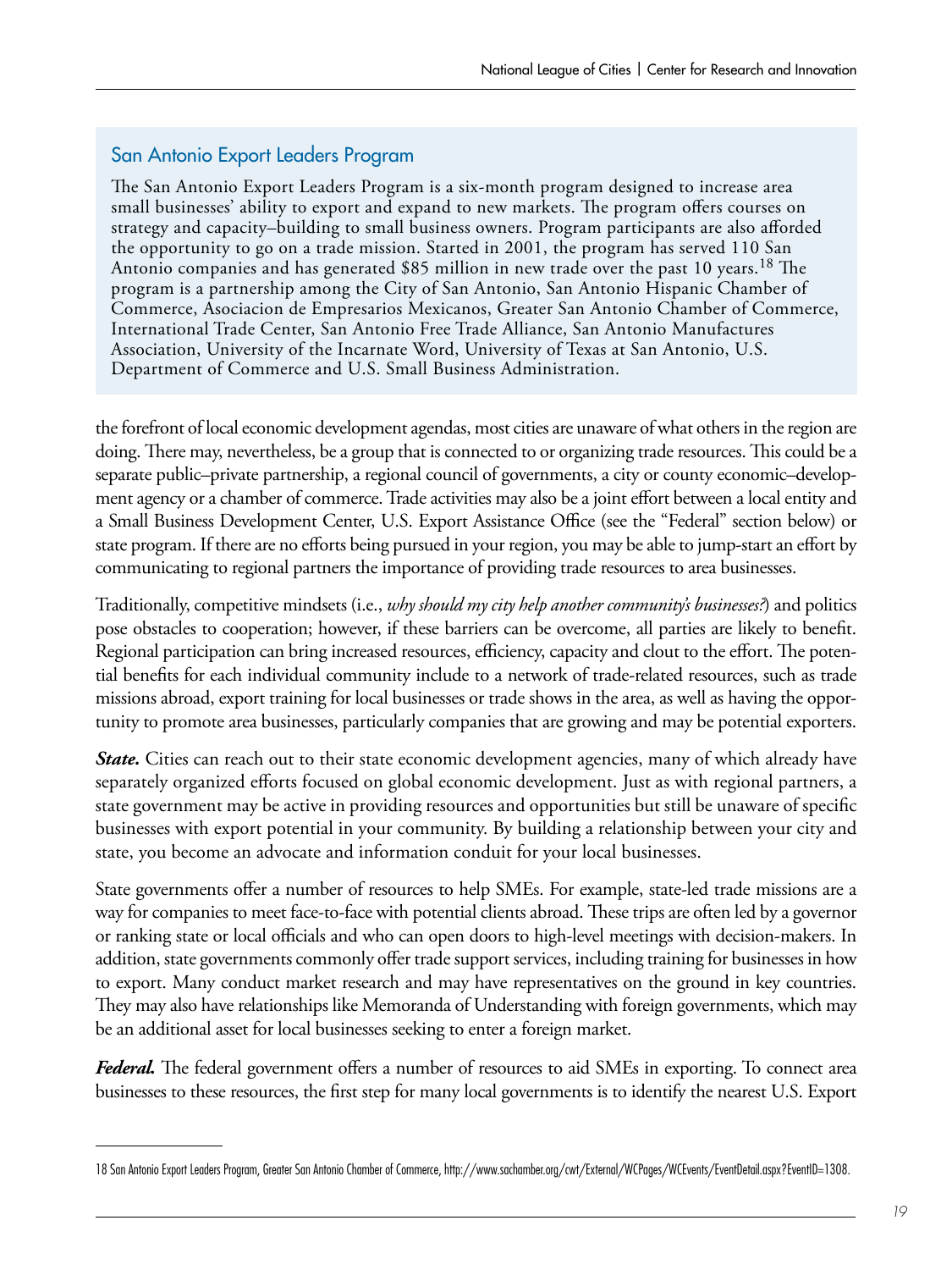#### Trade Development Alliance of Greater Seattle

The Trade Development Alliance of Greater Seattle (TDA) promotes the trade interests of the Seattle region in both domestic and foreign markets. Created in 1991, TDA is a regional public–private partnership made up of the Port of Seattle, Port of Tacoma, Port of Everett, Metropolitan King County Government, Snohomish County Government, Pierce County Government, City of Seattle, City of Everett, City of Bellevue, City of Tacoma, Greater Seattle Chamber of Commerce and union leadership. TDA was born out of the recognition that new local partnerships are necessary to retain the region's future competiveness in a rapidly changing global economy.

Among the many activities TDA performs to promote Greater Seattle, it helps connect small- and medium-sized enterprises (SMEs) in the Seattle region with international markets. When a foreign delegation or related investment organization travels to the Greater Seattle region, TDA hosts an event for the delegation and invites area SMEs to attend. This gives TDA an opportunity to celebrate international visitors and market the Seattle region. It also provides an avenue for regional SMEs to build relationships and learn about a potential export market. In addition, TDA offers seminars and trainings to area businesses, often in partnership with other stakeholders, such as the Small Business Development Center and the state of Washington, to host classes for the region's SMEs on exporting strategies.

Assistance Centers (USEAC). There are 100 USEACs nationwide, typically located in major metropolitan areas. USEACs provide resources to U.S. businesses interested in exporting and are staffed by U.S. Department of Commerce trade specialists. In some cases, they have additional staff from the Small Business Administration and the Export-Import Bank. To find the nearest Export Assistance Office, visit www.export.gov.

Other resources available from the federal government include: trade missions, often led by highranking federal officials; both domestic and international trade shows; trainings and webinars; and more specialized fee-based services for businesses, including individualized research and strategies for entering foreign markets and meeting arrangements for businesses with foreign buyers.

#### *2. Connect with Businesses*

Once partners and resources are identified, it is important to connect local businesses to the trade opportunities available. To do this, you need to have an understanding of the businesses in your community, particularly those with exporting potential. However, this need not be a standalone activity. In general, one of the primary ways you can support local businesses is to create mechanisms to communicate with them about their needs and to share information.

There are a number of ways to promote communication, ranging from interviews with company CEOs, partnering with your local SBDC or holding roundtables with local business organizations like chambers of commerce and technology councils. By connecting with businesses and better understanding their needs, city leaders can:

- adjust local regulations to make sure that the policy environment encourages growth;
- pass along the information about area businesses interested in exporting to regional, state and federal stakeholders;
- make sure businesses interested in exporting are connected to available trainings, missions and assistance; and
- celebrate exporting success stories.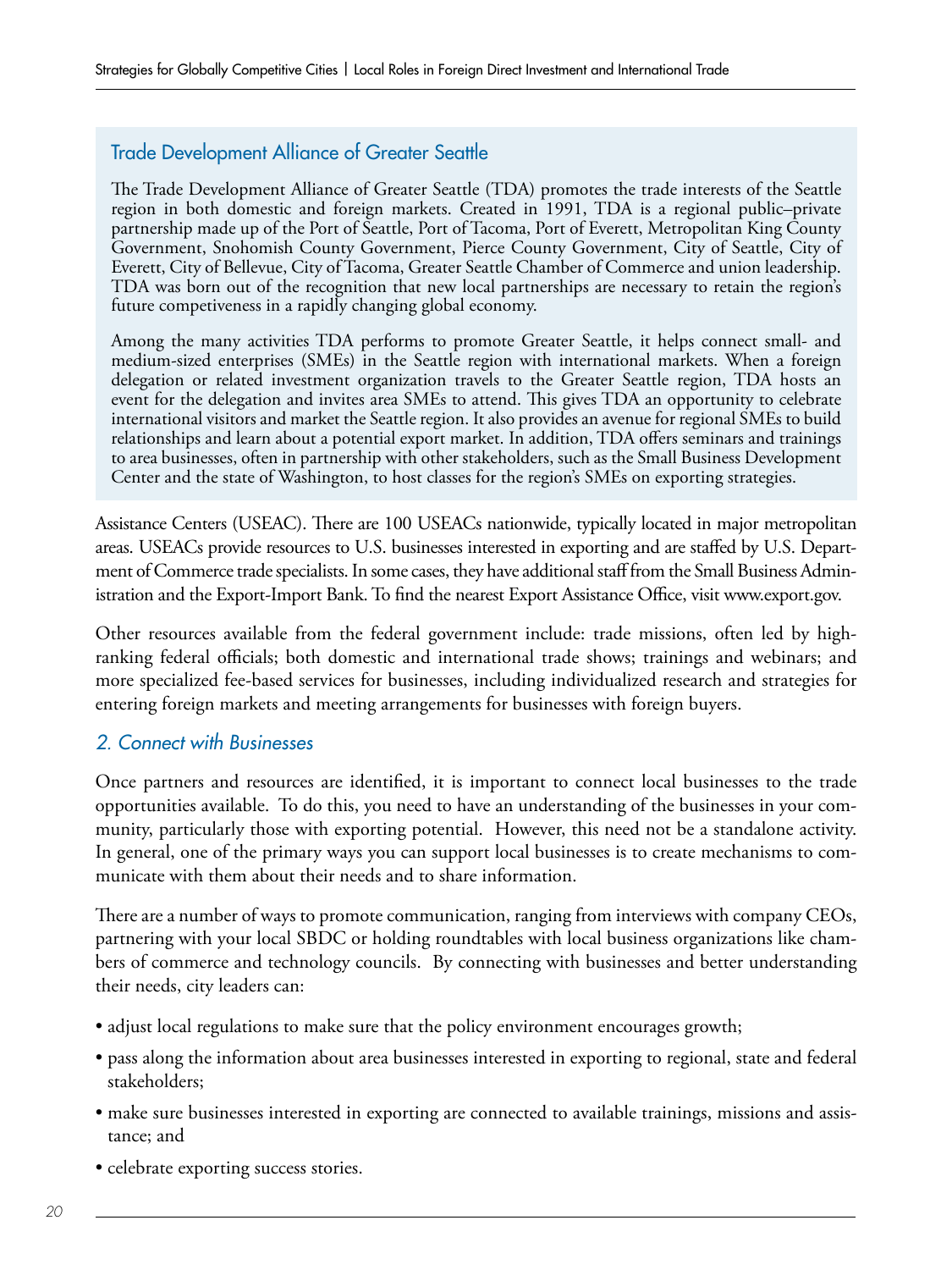One way to keep businesses up-to-date on available resources is to make sure that the city website dedicated to small business assistance provides opportunities and events on exporting. For example, the City of Charlotte, N.C.'s small business website, www.charlottebusinessresources.com, is designed to inform small businesses of resources, including trade resources, available in the Charlotte area. On its "Export" page, this comprehensive website lists local, state and federal trade resources, such as the local U.S. Export Assistance Office, the North Carolina Department of Commerce International Trade Services and the Export-Import Bank.

Connecting with local businesses allows you to know who in the community already has some exporting success. Showcasing their exporting achievements in the media and other public forums raises the profile of these businesses and demonstrates your local government's support for area businesses. These celebrations also send positive messages to the public about the benefits of the global economy to local success.

### **Education**



The U.S. higher education system is regarded as one of the best in the world. In fact, education and training are among the U.S top-10 service exports.19 International students attending U.S. colleges and universities contributed \$18.78 billion to the U.S. economy during the 2009– 2010 academic year.<sup>20</sup> Despite only small gains in the 2009-2010 school year (1.3 percent), since the 2005- 2006 school year, there has been a 42 percent increase of international students enrolling in U.S. education institutions.21 While these numbers

include tuition and living expenses, they are considered conservative because they do not take into account the multiplier effects on the economy — for example, the money these students spend at local stores.

In addition to four-year universities, community colleges also draw foreign students. According to the American Association of Community Colleges, from 2007–2008, more than 86,000 foreign

"International students attending U.S. colleges and universities contributed \$18.78 billion to the U.S. economy during the 2009-2010 academic year."

21 *Open Doors 2010 Fast Facts International Students in The U.S.*, Institute of International Education, New York, NY,

<sup>19</sup> Francisco Sánchez, "No Better Export: Higher Education," *The Chronicle of Higher Education*, April 3, 2011, http://chronicle.com/article/No-Better-Export-Higher/126989/.

<sup>20</sup> *The Economic Benefits of International Education to the United States: A Statistical Analysis*, 2009-2010, Association of International Educators, Washington, D.C., http://www.nafsa.org/\_/File/\_/eis2010/usa.pdf.

http://www.iie.org/en/Research-and-Publications/~/media/Files/Corporate/Open-Doors/Fast-Facts/Fast%20Facts%202010.ashx.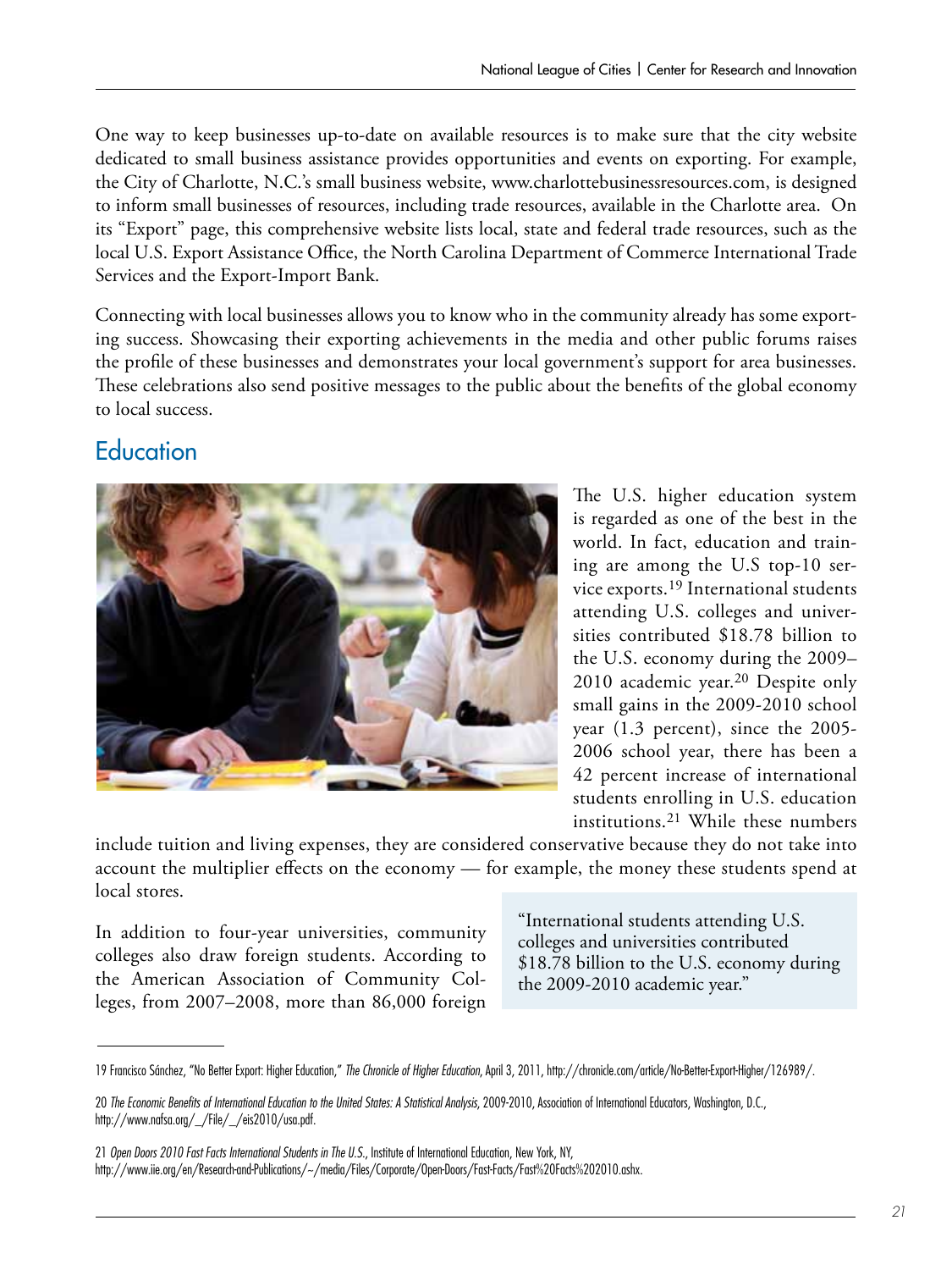#### **Top Places of Origin of International Students in the U.S., 2009-2010 School Year 23**

Total Number of Students: 690,923



students attended U.S. community colleges.22 A number of factors make community colleges appealing to foreign students, including English language courses, the focus on career-applicable skills, smaller class sizes, lower costs and class credits that are often transferrable to four-year institutions.

For many U.S. communities with post-secondary education institutions, this trend highlights a real economic asset. Apart from the obvious benefits of additional tax revenue (sales, housing, etc.), foreign students offer a number of trickle-down effects that may be helpful to future economic development efforts. Education as an export, however, is much different than other goods and services. Success is heavily dependent on the experience of the foreign students in your university and community. If your university or community treats a foreign student like a commodity, chances for future economic ties with a foreign government or region could diminish.

#### *1. Build Relationships with Foreign Students*

The presence of foreign students in a community creates opportunities to build relationships. The most obvious opportunity for relationship building

is between native and foreign students, who have the opportunity to be exposed to other cultures, glimpse the global economy and build lifelong friendships. In addition to individual friendships, the community as a whole can dedicate efforts to building relationships with foreign students to ensure that they feel connected. The economic ramifications of reaching out to foreign students can be profound.

First, some of these students may stay in your community and become future citizens, leaders, innovators and business owners. Furthermore, these students likely have active relationships with family and friends in their country of origin. By setting an inclusive tone and providing opportunities to make foreign students feel welcome, you create soft linkages between your city and a foreign country — relationships that may be leveraged in more formal relationships in the future.

Second, the majority of foreign students return to their native countries after their experience in the U.S. Students who return to their home countries become first-hand promoters of your community. If their experience is negative, your reputation will be damaged. However, if their experience is positive, they can play an important role in recruiting the next class of foreign students. Additionally, former students, as they progress in their careers in their native countries, may rise to upper levels of academia, business or government. Maintaining these contacts may open doors to future trade and foreign investment relationships.

23 *Open Doors 2010 Fast Facts International Students in The U.S.*, Institute of International Education, New York, NY, http://www.iie.org/en/Research-and-Publications/~/media/Files/Corporate/Open-Doors/Fast-Facts/Fast%20Facts%202010.ashx.

<sup>22</sup> *Profiles of U.S. Community Colleges: A Guide for International Students* (Washington, D.C.: American Association of Community Colleges, 2009).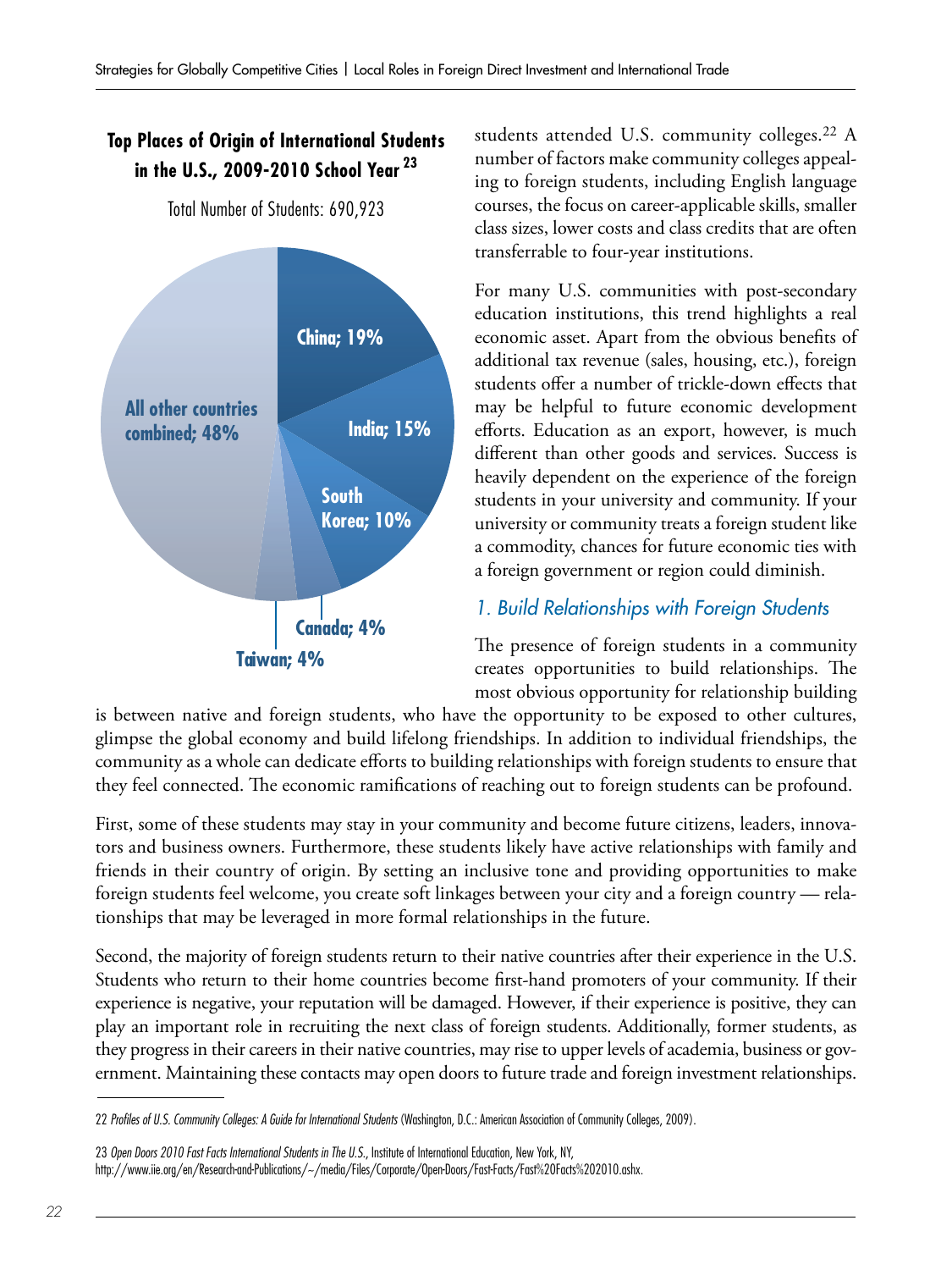#### *2. Partner with Higher Education*

Most communities already have standing relationships with local institutions of higher education. Communicate with your university about what it is doing to attract and educate foreign students. If they are not already actively engaged, the city can help by connecting them to resources. For example, the U.S. Department of Commerce, as it does with other export industries, offers a number of services to connect domestic institutions with foreign students, including trade missions, market research, promotion and trainings. For more information, visit www.export.gov/industry/education. Additionally, the U.S. State Department, through its Bureau of Education and Cultural Affairs, also offers services to assist U.S. education institutions. For more information, visit www.educationusa.state.gov.

#### Foundation for International Understanding through Students (FIUTS) and the University of Washington

Founded in 1948 at the University of Washington, the Foundation for International Understanding through Students (FIUTS) is an example of an organization dedicated to building connections between foreign students and local communities. Through a number of different education and culture programs, FIUTS helps develop relationships and mutual understanding between international students and local community members. For example, the FIUTS Homestay program matches new international students with community volunteers who host the students for their first week in the area. This program helps students transition into their new environment and provides an opportunity to build friendships that often last longer than a student's stay in the US. For more information visit, www.fiuts.washington.edu.

If your community's institutes of higher education are actively engaged in recruiting foreign students, make sure that your local and regional materials created for foreign audiences (see FDI section) highlight the school as an asset. Additionally, as local elected officials and economic development staff participate in trade/study missions, they can emphasize the opportunities available to foreign students at local universities.

If your school has a community of foreign students, discuss how the community can support the university in making the students feel at home. For example, over holiday breaks, when most universities and dorms close, foreign students are often in a quandary because they are either unable to travel to far-distant families or do not celebrate certain holidays. The city can help connect the university with community groups and local non-profits that can provide housing or host families, so students have a place to stay. Local officials can also show their appreciation of foreign students by hosting lunches or holding recognition ceremonies to celebrate foreign students in the community.

#### Additional Education Resources

Institute for International Education (www.iie.org): Produces an annual "Open Doors" report tracking the number of students at U.S. universities by state.

National Association of International Educators (NAFSA) (www.nafsa.org): Produces annually "The Economic Benefits of International Education to the United States: A Statistical Analysis," listing the number of students, institutions and economic impacts by congressional district.

### Final Thoughts on International Trade

Before embarking on any new international trade effort, it is important to think strategically about trade and how it aligns with and supports other economic goals in your community. In most cases, these activities represent additions to strategies already being implemented; for example, small business development programs and university partnerships. As with FDI, it is paramount to promote positive and transparent messages about trade and to educate the local community about how the city's trade efforts support the overall economic well-being of the community.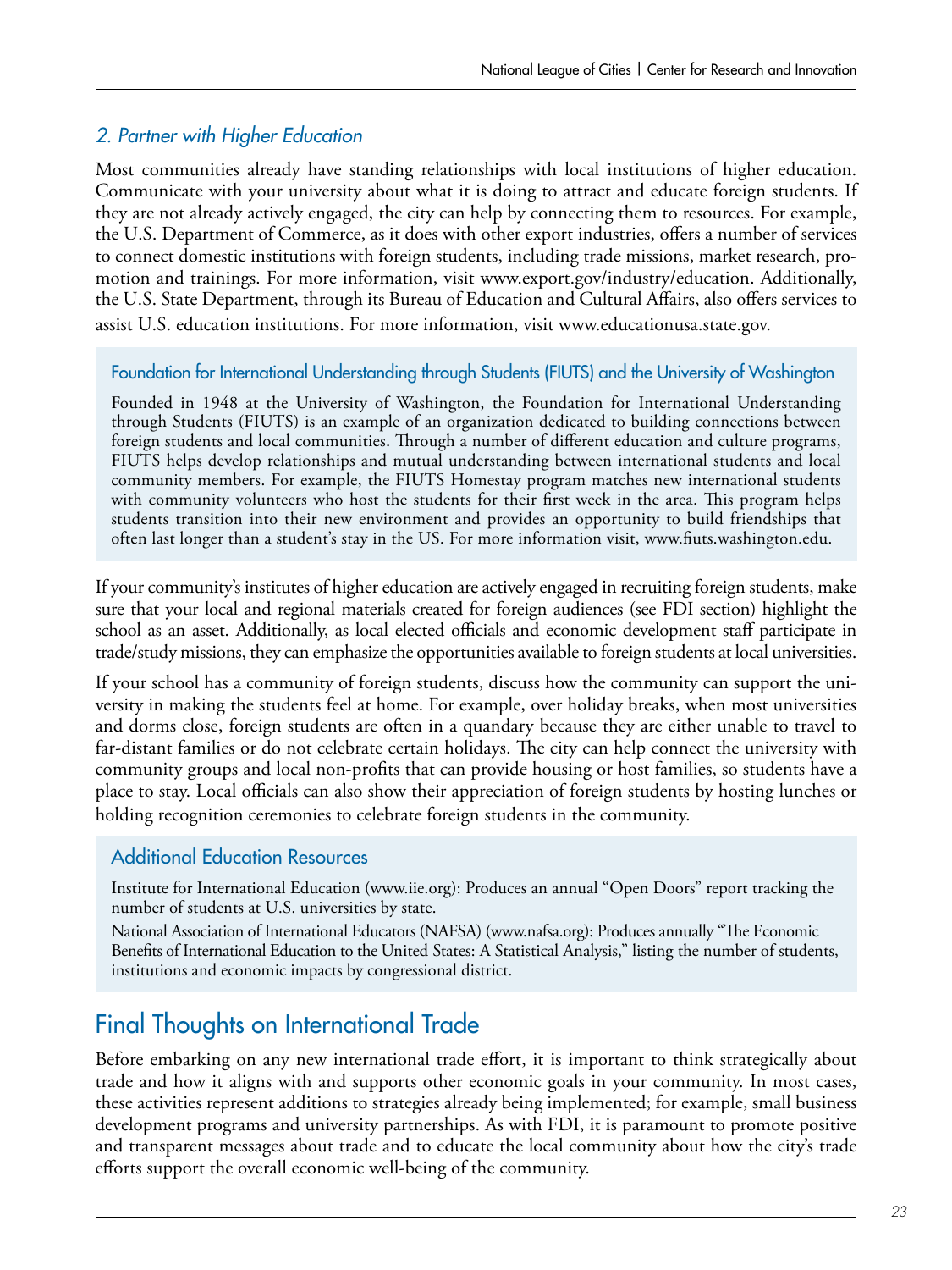#### Tips for Global Relations and Missions

Traveling abroad on a trade or study mission provides an opportunity to showcase local companies, universities or travel destinations that lie within your region. Based on her experience on trade missions, Tacoma, Wash., Mayor Marilyn Strickland stresses to local officials that "every city in American does some things really well" and when traveling aboard, she advises to "stay focused and pick your strengths." For example, while traveling in Asia, Mayor Strickland promoted a few of Tacoma's local strengths, including Tacoma's high-quality private schools, successful aerospace

companies and a local candy manufacturer already exporting in foreign markets.

> • When selecting a "sister city" or other city to visit, find a community that has similar industries and assets, not necessarily one that matches based on population size. Look to your state government, local businesses or universities to identify foreign countries and cities that may already have a relationship with your city. This relationship can include cultural exchange, but should



always have an economic component.

- Building global relationships for economic development can be overwhelming, so stay focused on local strengths and what your community does well. For example, when representing your community abroad, bring information about local products of interest and talk about your local assets (e.g. the school system). You can even bring an informational video (available in multiple languages) that showcases your community's assets or investment portfolio.
- Local elected officials can be an asset on trade missions. Mayors and council members are well respected abroad and can often open doors to meetings that economic development staff cannot arrange on their own. The presence of high-ranking local officials also signifies that your community is serious about building a relationship.
- Establish personal connections with the people you meet and treat them as friends. Track what's going on in their community and respond accordingly; for example, congratulating them on an international event.
- Most people you meet abroad will not judge your lack of knowledge about cultural etiquette or proper protocol, but it is a sign of respect if you do learn local customs, and your efforts will be appreciated… and try the food, even if it doesn't seem appealing!
- Bring gifts for your hosts that reflect the local culture in your community (e.g., handcrafted wares).
- Exchange business cards that translate your information into the local language on the reverse.
- Traveling abroad does not end with the trip. Invite your hosts to send a delegation to your community, follow-up with thank you notes, correspond with your contacts and update them regularly.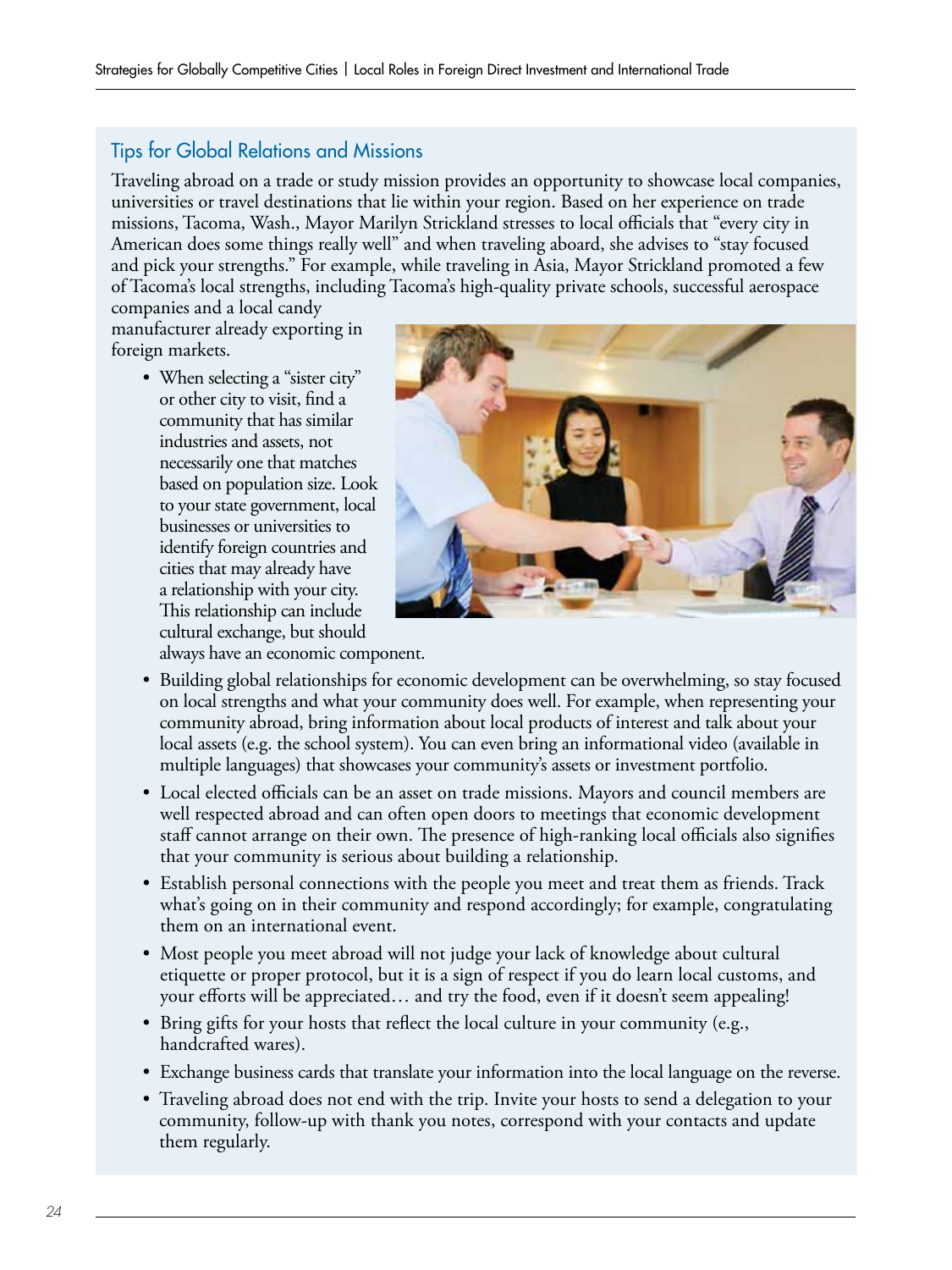#### Anderson, Indiana Population: 60,000 Linda Dawson, director of economic and community development, City of Anderson

Thirty years ago, Anderson's economy was defined by a major General Motors operation. At one point, the company accounted for 27,000 high-paying jobs and 8 million square feet of operating space. However, over the last 20 years, General Motors relocated south and overseas piece by piece until the company had completely uprooted, and the Anderson unemployment rate was left at 30 percent.

With such a significant upheaval, Anderson made a deliberate decision to reinvent itself. City leaders committed to a five-year global attraction campaign as a focal point of the city's economic development strategy. With very little in the way of dedicated financial resources, \$40,000 per year to be exact, there were a few specific strategies Anderson used to carry out its goal of attracting a new major international employer.

City leaders emphasized selling the idea of foreign sources of economic growth to businesses and the community. By using local media and other marketing techniques, Anderson showcased other cities that implemented successful global attraction strategies. In addition to support from local businesses, the city needed to gain international attention as well. City leaders attended trade shows, made site visits to foreign businesses and governments and established relationships with overseas investors as a means for building the city's presence in the global marketplace.

"But simply showing up was not the key to success," said Linda Dawson, director of economic and community development of Anderson. "Being accompanied by a mayor or deputy mayor is seen as prestigious and is highly respected by companies. A visit from an elected official will reciprocate more attention from higher-up business executives," she said. What's more, a city mayor who knows the proper business etiquette and protocol, such as a business card or gift exchange, will go a long way with relationship building, which is a key ingredient to successful overseas business deals.

A significant misconception that many cities seem to have is that being a small town precludes any type of global economic activity. Dawson does not agree. "Just because you are not located on a beach, in a beautiful mountainous region or a town of several hundred thousand does not mean that you cannot participate in the global economy, because Anderson, Indiana, is none of that and has accomplished much in a very short period of time," she said. More specifically, now in the fifth year of the five-year global attraction strategy, accomplishments include three visits from a Chinese delegation, a new student exchange program and three visits to China that have resulted in negotiations for a \$150 million deal with a Chinese firm that will create 160 new jobs. Anderson is one of two cities involved in this competition.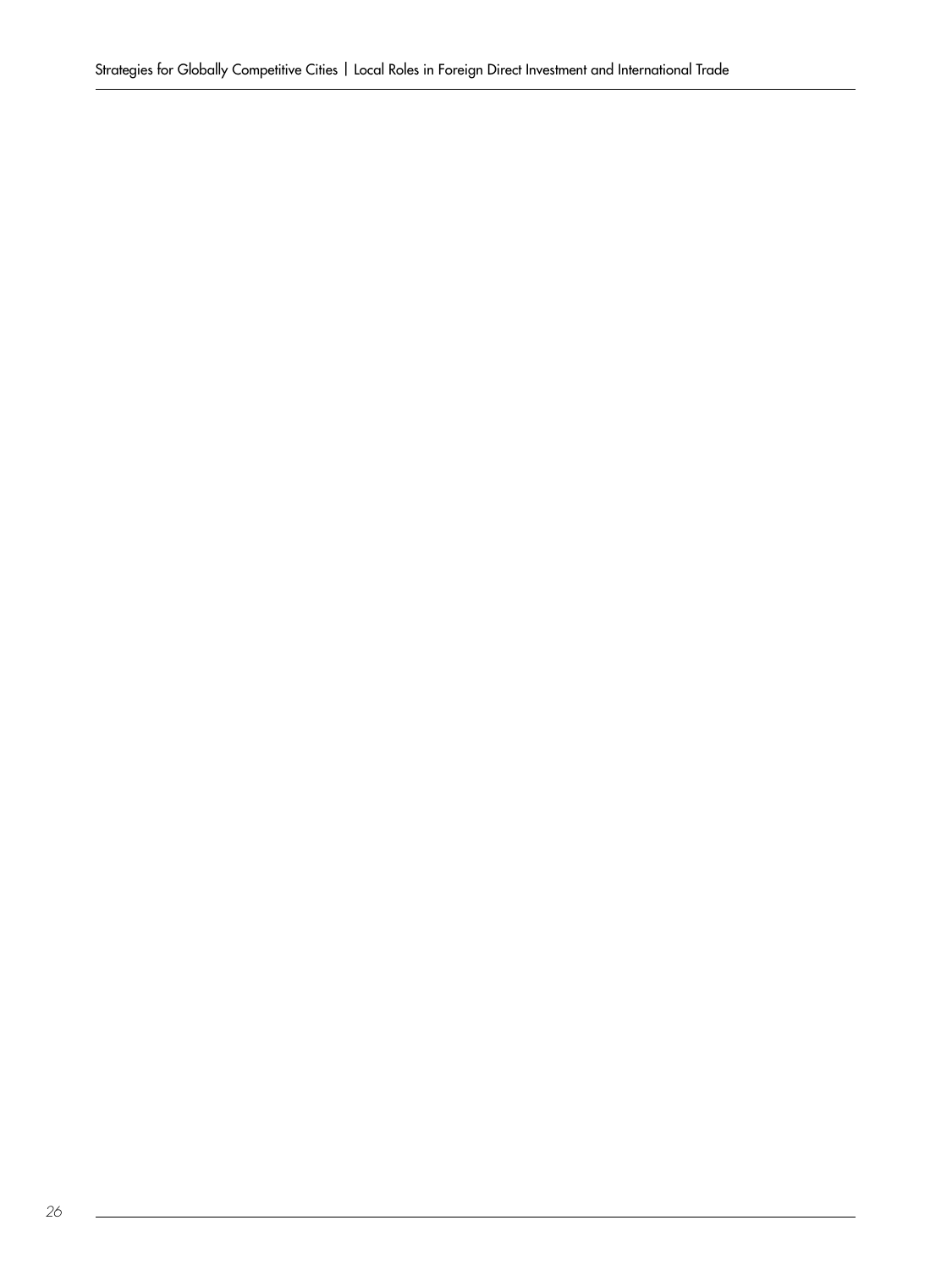# **Conclusion**

City leaders are increasingly embracing global economic linkages as viable sources of local economic growth. Many, however, are unsure how to connect their communities and businesses to international partners, markets and investors. This guide highlights the different roles and strategies that local governments in particular can play in FDI and international trade.

Local leaders and economic developers can make a strong impact on FDI efforts, given the close connection between FDI and existing attraction strategies. Specific action steps for developing an effective FDI strategy include:

- Identifying assets and key sectors;
- Creating regional awareness;
- Identifying investor leads;
- Facilitating and preparing; and
- Monitoring and providing aftercare.

In international trade, on the other hand, the primary role of local leaders is to serve as collaborator and information conduit. These become critical responsibilities, particularly when supporting small- and medium-sized enterprises (SMEs). Assisting SMEs requires identifying partners, understanding the resources they bring to the table, understanding the needs of your business community and connecting businesses to available resources. Education also drives international trade, and effective local strategies focus on building relationships with foreign students and partnering with universities.

As with most critical community issues, it is the work of cities and the innovations of those at the grassroots level, that drive change. Places like Chattanooga, Tenn. and Anderson, Ind., illustrate that leaders are emerging in cities and towns across the country in places of all sizes. City and regional leaders have come a long way in their view of global economic linkages, and many are helping to create a local culture favorable to foreign investment and global trade. It is our hope that the strategies, resources and examples presented here provide other local officials the impetus needed to create local competitiveness through global linkages.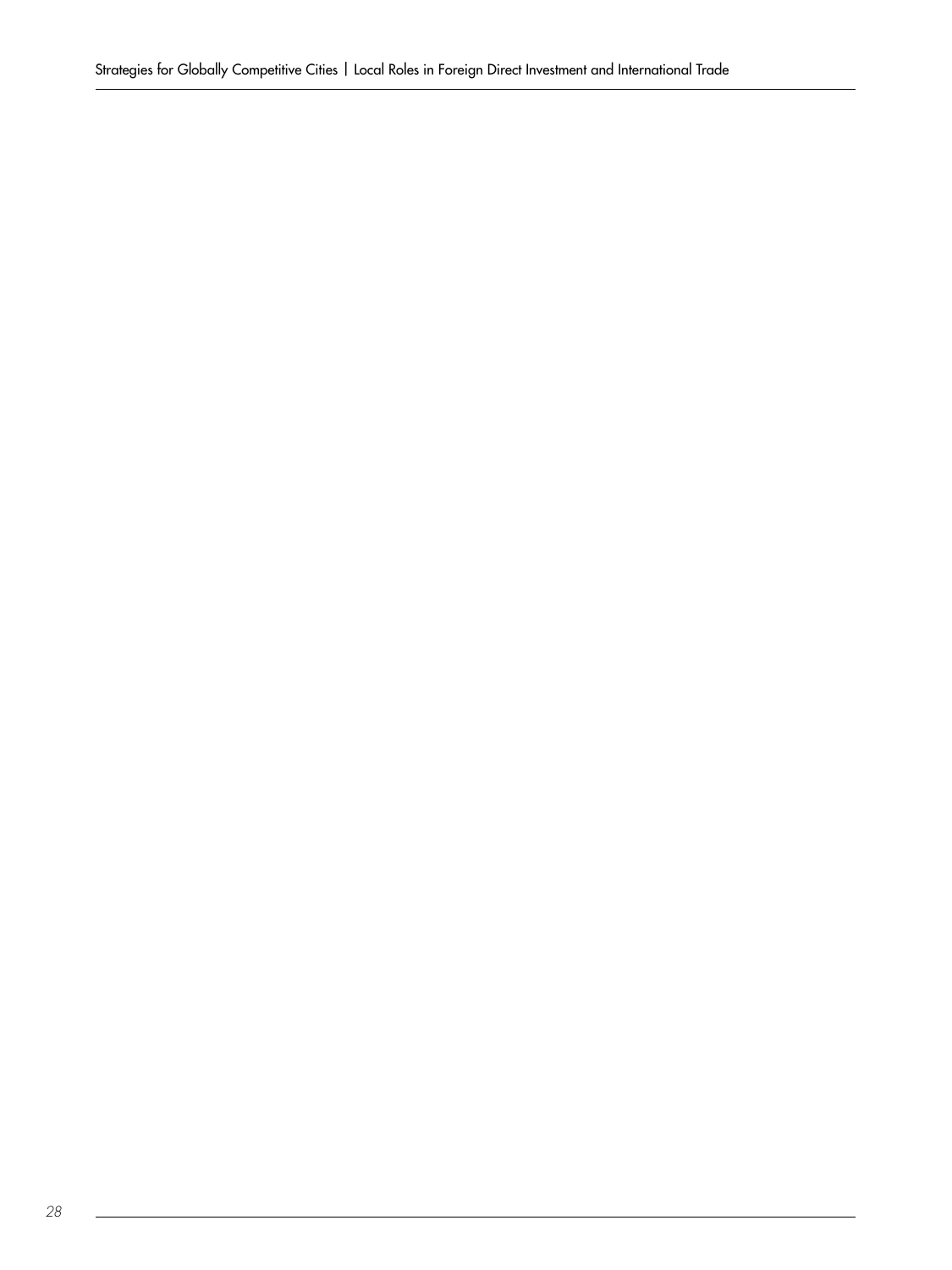# About This Publication

### ABOUT THE NATIONAL LEAGUE OF CITIES

The National League of Cities is the nation's oldest and largest organization devoted to strengthening and promoting cities as centers of opportunity, leadership and governance. NLC is a resource and advocate for more than 1,600 member cities and the 49 state municipal leagues, representing 19,000 cities and towns and more than 218 million Americans.

Through its Center for Research and Innovation, NLC provides research and analysis on key topics and trends important to cities, creative solutions to improve quality of life in communities, inspiration and ideas for local officials to use in tackling tough issues, and opportunities for city leaders to connect with peers, share experiences and learn about innovative approaches in cities.

### ABOUT THE AUTHORS

Christiana McFarland is the director of the Finance and Economic Development Program in the Center for Research and Innovation at the National League of Cities. J. Katie McConnell is senior associate in the Finance and Economic Development Program. Caitlin Geary, associate in the Finance and Economic Development Program, also contributed to the guide.

### ACKNOWLEDGEMENTS

The authors would like to thank the Building Resilient Regions initiative of the Institute of Governmental Studies at the University of California, Berkley, supported by the MacArthur Foundation, for its generous financial support of both this guide and the National League of Cities' April 2011 Leadership Academy on Local Economic Competitiveness in a Global Era.

The participants and speakers of the Leadership Academy contributed greatly to the content of this guide. The academy, hosted with the Trade Development Alliance of Greater Seattle and the U.S. Departments of Treasury and Commerce, brought together teams of more than 100 U.S. city and regional leaders and key economic stakeholders with experts from all levels of government, academic and business sectors to discuss critical opportunities and challenges of FDI and international trade, to showcase promising practices from cities and regions across the country and to interact directly with a delegation of Chinese mayors and businesses.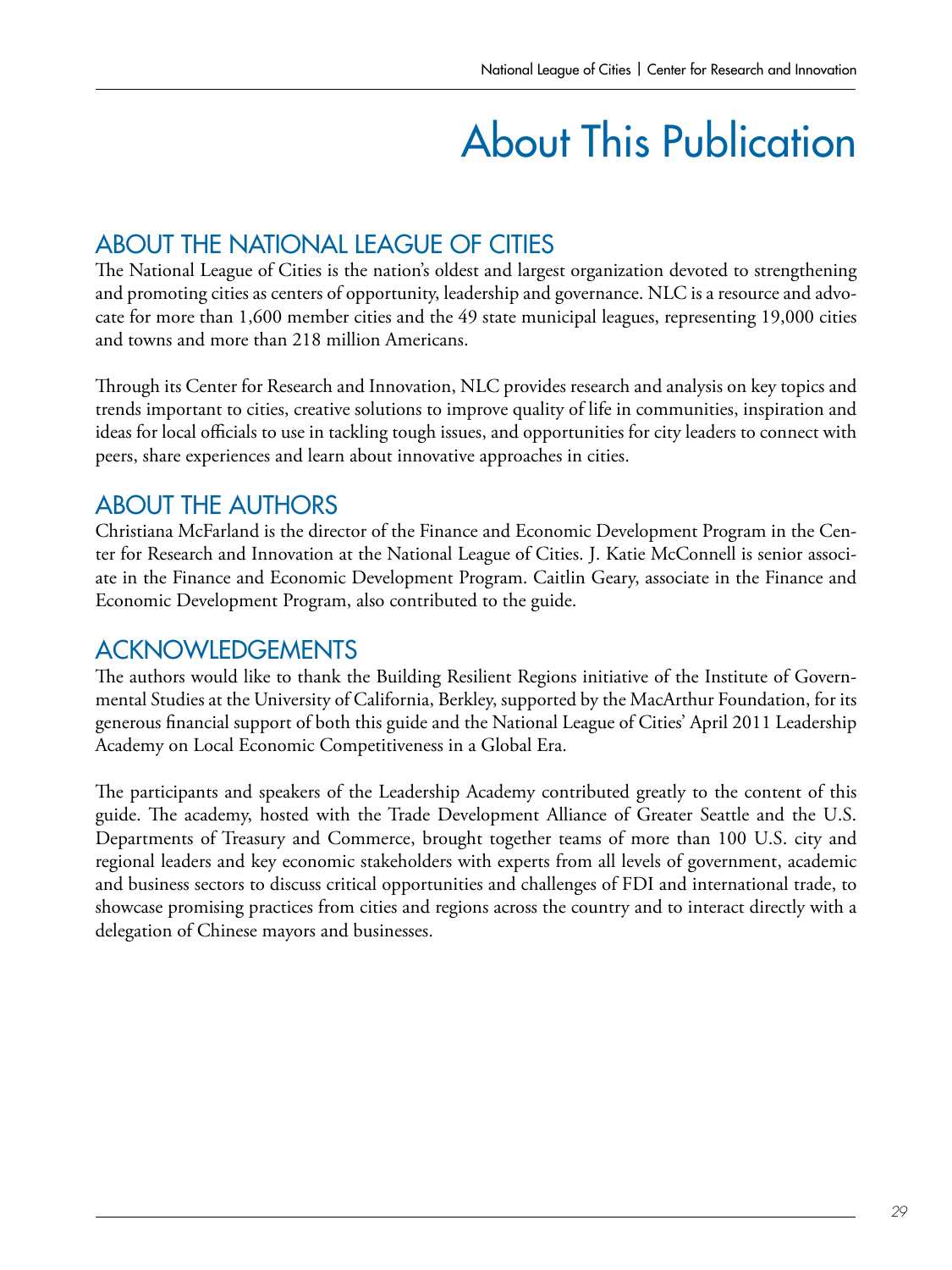#### **Academy presenters included:**

- Craig Allen, deputy assistant secretary for Asia, U.S. Department of Commerce, International Trade Administration, Washington, D.C.
- Ralph Becker, mayor, Salt Lake City
- Jonathan Bensky, director of South Asia US Business Services, Pacific Northwest Advisors, Seattle
- Rebecca Blank, under secretary for economic affairs, U.S. Commerce Department, Washington, D.C.
- Thomas Boydell, economic development manager, Bellevue, Wash.
- Desley Brooks, vice mayor, Oakland, Calif.
- Mark Calhoon, senior managing director, International Trade Division, Washington State Department of Commerce, Seattle
- Leland Cheung, councilor, Cambridge, Mass.
- John Creighton, commissioner, Port of Seattle
- Linda Dawson, executive director, economic and community development, City of Anderson, Ind.
- Jorge Fernandez, vice president for global commerce, Metro Atlanta Chamber, Atlanta
- Mark Funkhouser, mayor, Kansas City, Mo.
- Tu Guangshao, vice mayor, Shanghai, China
- Wang Guozhong, vice mayor, Wuxi City, Jiangsu Province, China
- Trevor Hamilton, vice president of economic development, Chattanooga (Tenn.) Area Chamber of Commerce
- Stephen Hanson, vice provost for global affairs, University of Washington, Seattle
- Yue Huafeng, executive deputy mayor, Xi'an City, Shaanxi Province, China
- Zou Jiayi, director general, Chinese Ministry of Finance
- Suresh Kumar, assistant secretary for trade promotion and director general of the U.S. & Foreign Commercial Service, U.S. Department of Commerce International Trade Administration, Washington, D.C.
- Marisa Lago, assistant secretary, U.S. Treasury Department, Washington, D.C.
- Conrad Lee, deputy mayor, Bellevue, Wash.
- Xu Liquan, mayor, Weifang City, Shandong Province, China
- Ron Littlefield, mayor, Chattanooga, Tenn.
- Jeff Marcell, CEO, enterpriseSeattle, Seattle
- Mike McGinn, mayor, Seattle
- Brian McGowan, deputy assistant secretary for economic development, U.S. Commerce Department Economic Development Administration, Washington, D.C.
- Stuart McKee, national technology officer, U.S. public sector, Microsoft Corporation, Redmond, Wash.
- Michael Ross, councilor, Boston, Mass.
- Marléna Sessions, chief executive officer, Workforce Development Council of Seattle-King County, Seattle
- William Stafford, president, Trade Development Alliance of Greater Seattle, Seattle
- Marilyn Strickland, mayor, City of Tacoma, Wash.
- David Zaharchuk, senior managing consultant, IBM Global Business Services, Ashburn, Va.
- Ma Zhengqi, standing vice mayor, Chongqing City, China